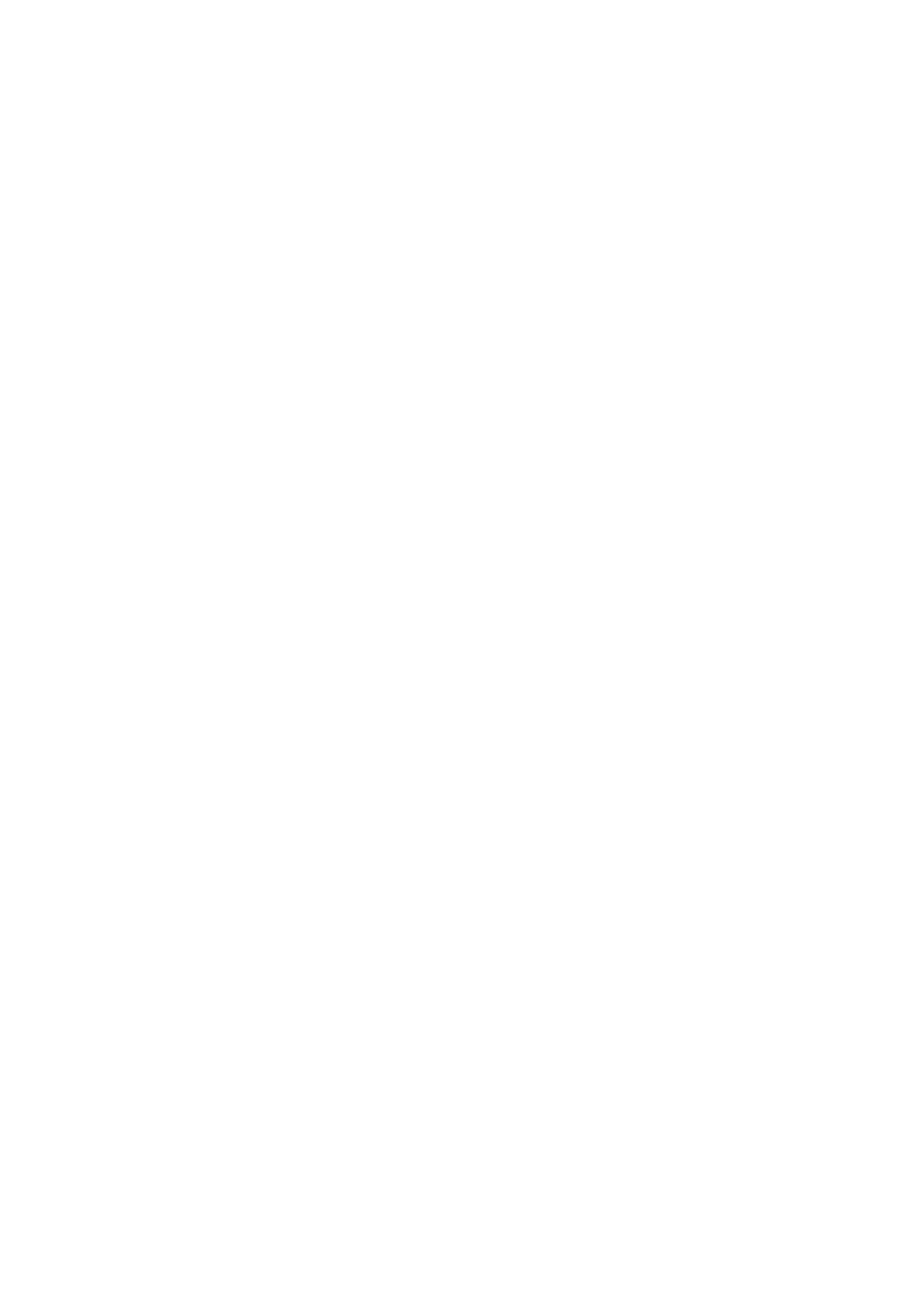# **INFORMATION GUIDE FOR 17th Annual NTA 2016**

**INFORMATION GUIDE FOR 17th Annual NTA 2016**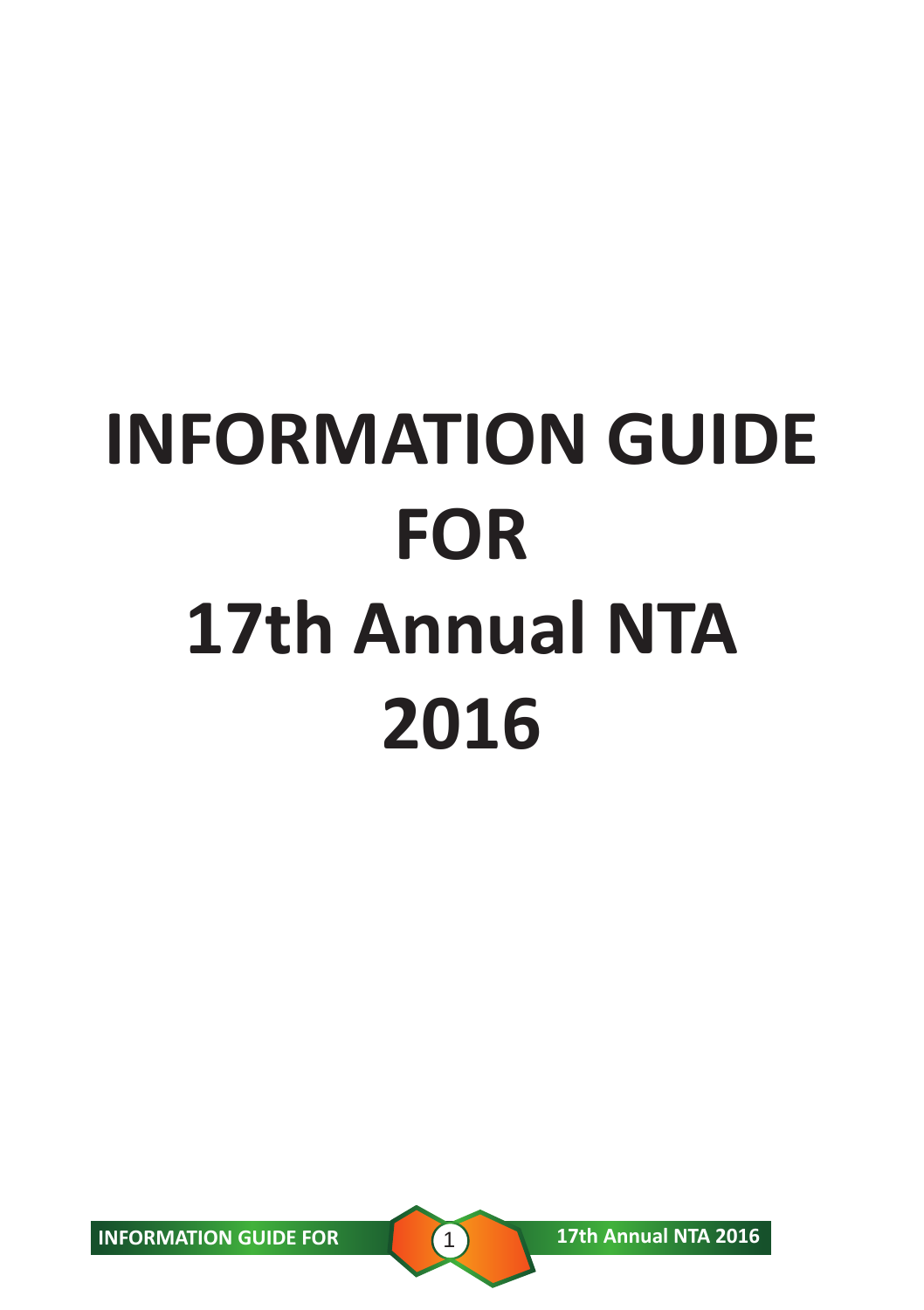# **Table of Contents**

| 1. |       | <b>Definition of Terms</b>                                                                        | 4              |
|----|-------|---------------------------------------------------------------------------------------------------|----------------|
| 2. |       | <b>Introduction</b>                                                                               | $\overline{7}$ |
| 3. |       | The objectives of the Ministry of Basic Education<br>through the National Teaching Awards are to: | 7              |
| 4. |       | <b>Categories and Awards</b>                                                                      | 8              |
|    | 4.1   | The Categories are:                                                                               | 8              |
|    | 4.2   | The Awards are:                                                                                   | 8              |
| 5. |       | <b>Criteria for Nomination</b>                                                                    | 9              |
|    | 5.1   | General criteria                                                                                  | 9              |
|    | 5.1.1 | <b>Implementation of Basic Education policies</b>                                                 | 9              |
|    | 5.1.2 | Contribution to the ethos and morale of the school/<br>centre                                     | 9              |
|    | 5.1.3 | Contribution to extra-curricular activities in the<br>school community                            | 10             |
|    | 5.2   | CATEGORIES AND SPECIFIC CRITERIA                                                                  | 10             |
|    | 5.2.1 | <b>Excellence in Primary School Teaching</b>                                                      | 10             |
|    | 5.2.2 | <b>Excellence in Secondary School Teaching</b>                                                    | 11             |
|    | 5.2.3 | <b>Excellence in Primary School Leadership</b>                                                    | 12             |
|    | 5.2.4 | <b>Excellence in Secondary School Leadership</b>                                                  | 13             |
|    | 5.2.5 | <b>Excellence in Grade R Teaching</b>                                                             | 15             |
|    | 5.2.6 | <b>Excellence in Special Needs Teaching</b>                                                       | 16             |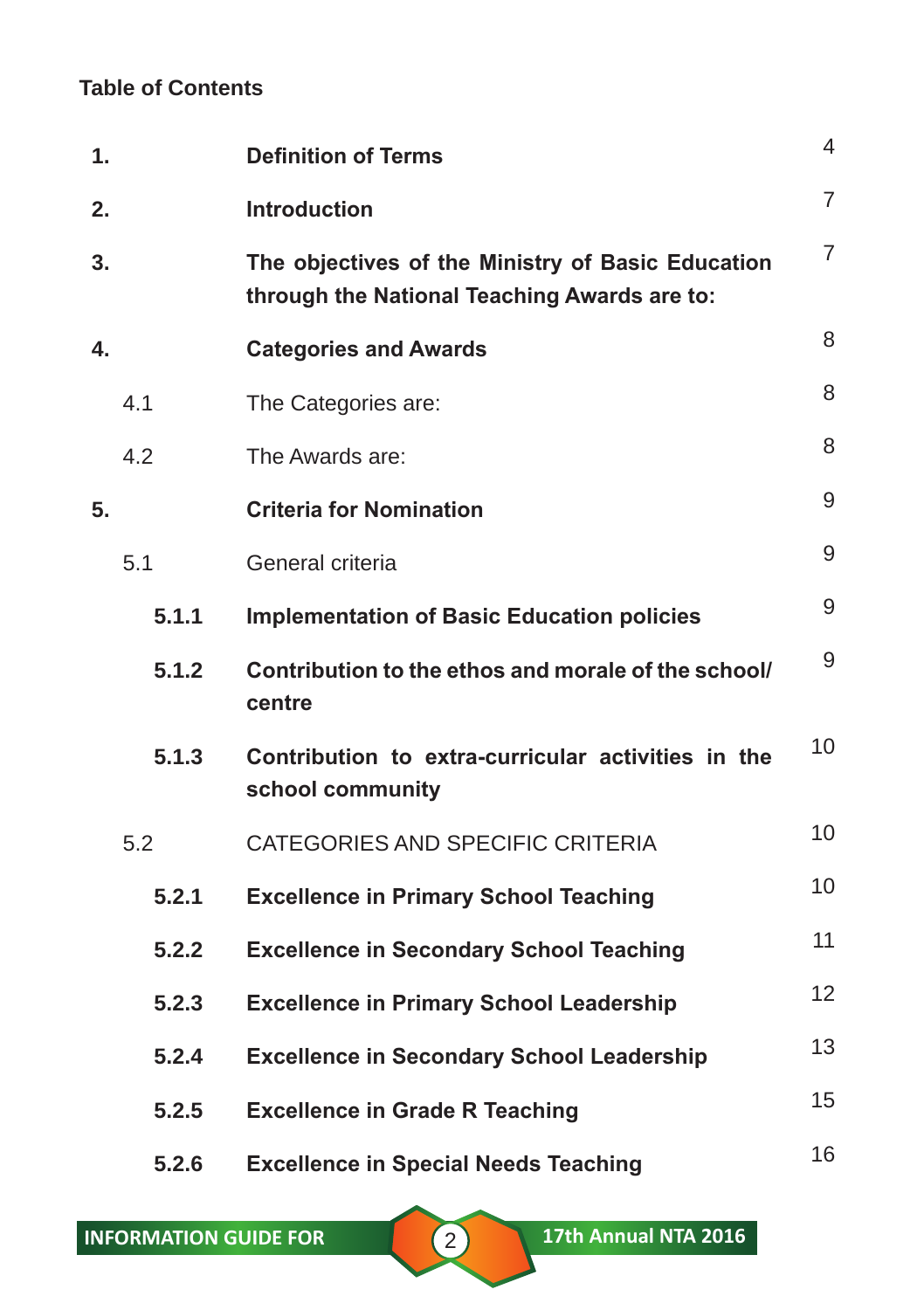|    | 5.2.7  | <b>Excellence in teaching Mathematics (FET)</b>                             | 18 |
|----|--------|-----------------------------------------------------------------------------|----|
|    | 5.2.8  | <b>Excellence in teaching Physical Science (FET)</b>                        | 20 |
|    | 5.2.9  | <b>Lifetime Achievement Award</b>                                           | 21 |
|    | 5.2.10 | Category: Excellence in Technology-Enhanced<br><b>Teaching and Learning</b> | 23 |
| 6. |        | <b>RULES PERTAINING TO THE NATIONAL TEACHING</b><br><b>AWARDS</b>           | 26 |
|    | 6.1    | Each school/centre shall receive booklets, which<br>contain the following:  | 26 |
|    | 6.2    | Eligibility                                                                 | 26 |
|    | 6.3    | Disqualification                                                            | 27 |
|    | 6.4    | How to nominate                                                             | 28 |
|    | 6.5    | Filling in of Nomination forms                                              | 28 |
|    | 6.6    | Who should sign the forms?                                                  | 29 |
|    | 6.7    | Choosing the NTA finalist by an adjudication panel                          | 29 |
|    | 6.8    | Verification visits                                                         | 30 |
|    | 6.9    | General matters:                                                            | 30 |
|    | 6.10   | <b>DISPUTES</b>                                                             | 31 |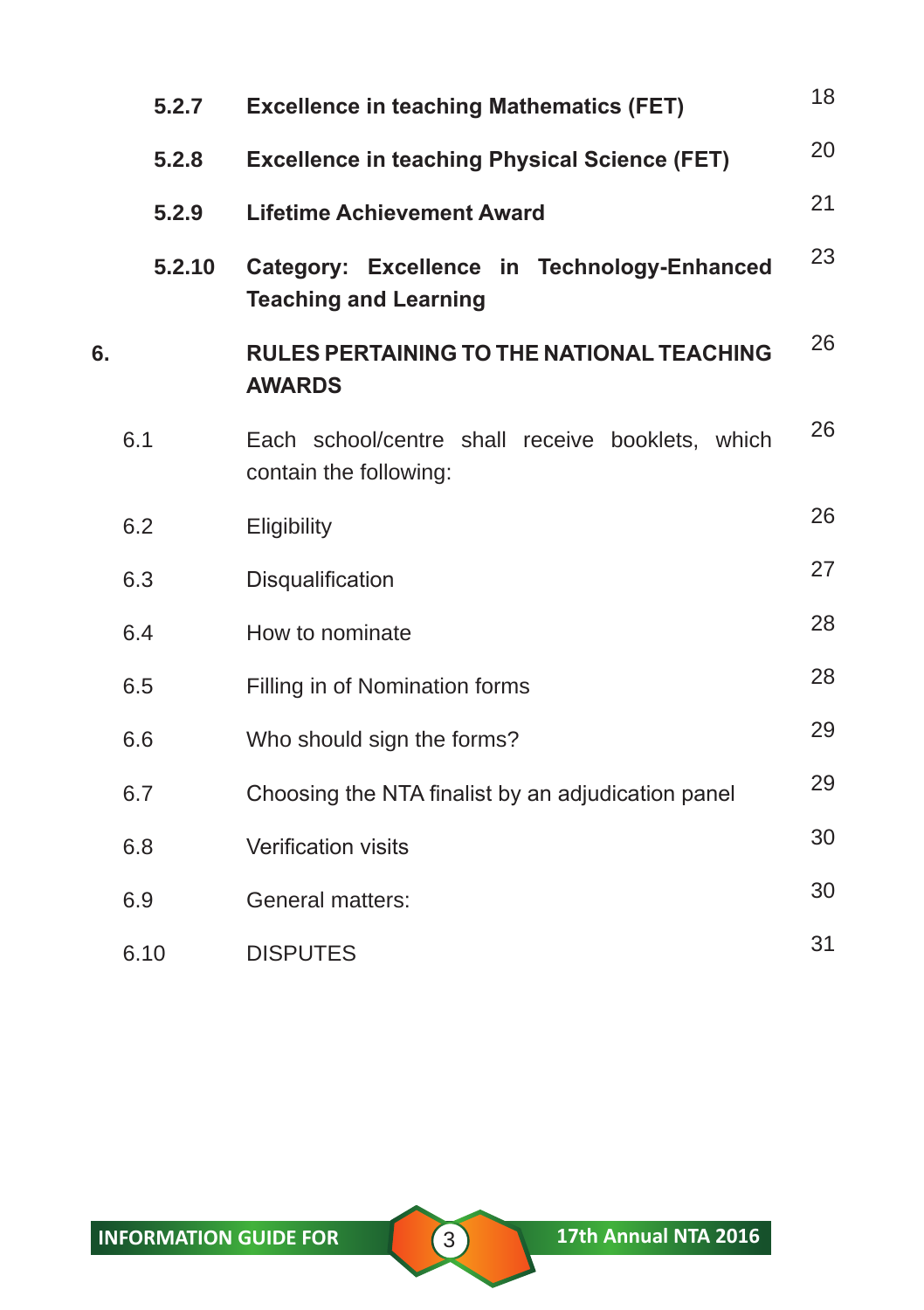# **1. Definition of Terms**

For the purpose of this guide, the following definitions should apply:

| <b>Term</b>         | <b>Definition</b>                                                                                                                                                                           |
|---------------------|---------------------------------------------------------------------------------------------------------------------------------------------------------------------------------------------|
| <b>Adjudicators</b> | This refers to specialists in related science and technology<br>fields who form adjudication panels responsible for                                                                         |
|                     | assessing and selecting the best projects at provincial<br>and national level.                                                                                                              |
| <b>Context</b>      | This refers to learners' needs, interests and background<br>(social, economic, political, and cultural, etc.)                                                                               |
| <b>Diversity</b>    | Differences in people, taking into account the following<br>aspects: culture, language, geographical background,<br>ability, age, economic and social background in your<br>school setting. |
| EPWP <sub>6</sub>   | <b>Education White Paper 6</b>                                                                                                                                                              |
| <b>Excellence</b>   | maintain<br>high<br>standards<br>performance,<br>To<br>οf<br>professionalism and aim to be the best in everything<br>including being fair, ethical and trustworthy.                         |
| Governance          | Refers to School/ECD centres Governing Body.                                                                                                                                                |
| <b>Structure</b>    |                                                                                                                                                                                             |
| <b>Grade R</b>      | All public schools and the ECD centres/sites registered                                                                                                                                     |
| Category            | with the Department of Basic Education and/or Department<br>of Social Development.                                                                                                          |
| <b>ICT</b>          | Information and Communication Technology                                                                                                                                                    |
| <b>Inclusivity</b>  | Inclusion is about accommodating the needs of all learners,                                                                                                                                 |
|                     | irrespective of disability and cultural and socio-economic<br>background. Additionally, it refers to a change in attitude,                                                                  |
|                     | behaviour, teaching and assessment methods, curricula                                                                                                                                       |
|                     | and teaching and learning environments to accommodate                                                                                                                                       |
|                     | all learners, as well as maximizing the participation of all                                                                                                                                |
|                     | learners and particularly the needs of those learners who                                                                                                                                   |
|                     | experience barriers to learning) (Education White Paper                                                                                                                                     |
|                     | 6, SA, 2001).                                                                                                                                                                               |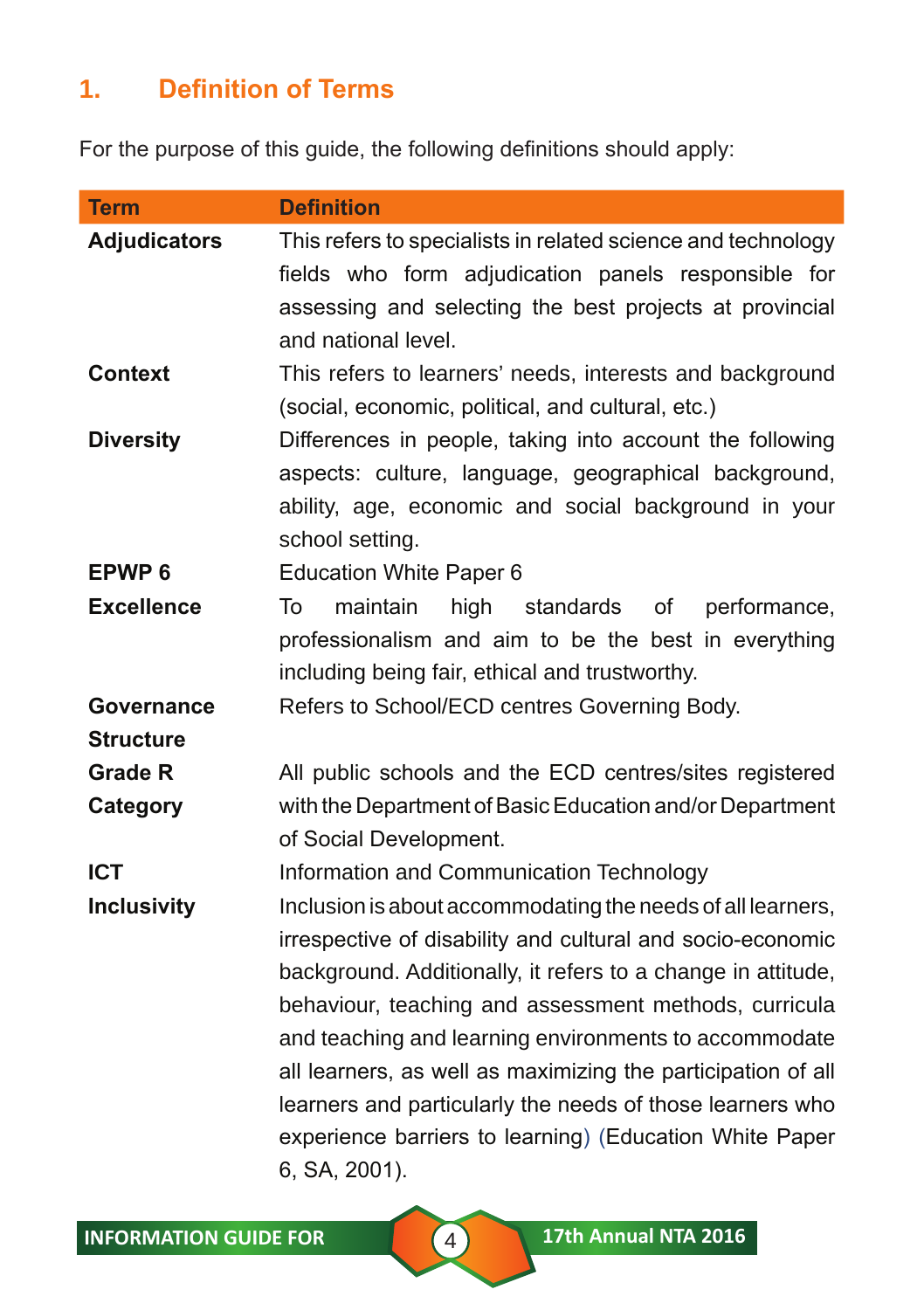| <b>Term</b>           | <b>Definition</b>                                           |  |
|-----------------------|-------------------------------------------------------------|--|
| <b>PDE</b>            | Provincial Department of Education                          |  |
| <b>Primary School</b> | From Grade 1 to 7.                                          |  |
| <b>School</b>         | This includes parents, teachers, learners, the business     |  |
| <b>Community</b>      | sector, local community and organisations, teacher          |  |
|                       | unions, and SGB.                                            |  |
| <b>Secondary</b>      | From Grade 8 to 12.                                         |  |
| <b>School</b>         |                                                             |  |
| <b>SIAS Policy</b>    | Policy on Screening, Identification, Assessment and         |  |
|                       | Support (2014)                                              |  |
| <b>Special Needs</b>  | For public ordinary, special and full-service schools       |  |
| and Inclusive         | (Including therapists, psychologists and itinerant learning |  |
| <b>Teaching</b>       | support teachers)                                           |  |
| <b>SIAS</b>           | This refers to a Policy on Screening, Identification,       |  |
|                       | Assessment and Support, which is aimed at ensuring that     |  |
|                       | all children of school-going age who experience barriers    |  |
|                       | to learning, including those who are disabled, will be able |  |
|                       | to access inclusive, quality, free, primary and secondary   |  |
|                       | education on an equal basis with other young people in      |  |
|                       | the communities in which they live.                         |  |
| <b>SNA Forms</b>      | Support Needs Assessment Forms of the SIAS Policy           |  |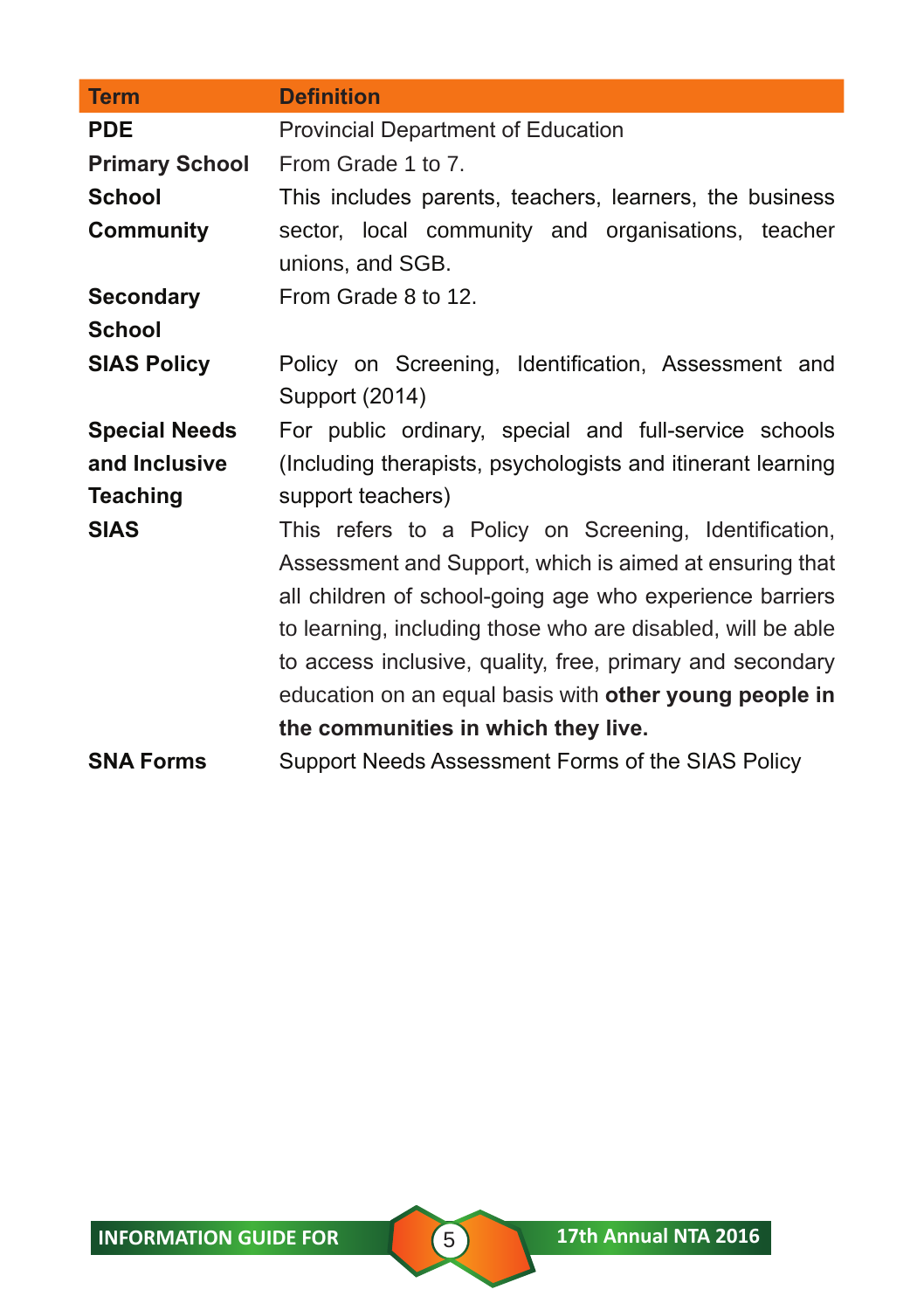| <b>Term</b>            | <b>Definition</b>                                                                                                                                                                                                                                                       |
|------------------------|-------------------------------------------------------------------------------------------------------------------------------------------------------------------------------------------------------------------------------------------------------------------------|
| <b>Social Cohesion</b> | Among other things, this refers to the following:                                                                                                                                                                                                                       |
| <b>Issues</b>          | Demographic representation;<br>$\bullet$                                                                                                                                                                                                                                |
|                        | Gender;<br>$\bullet$                                                                                                                                                                                                                                                    |
|                        | Race relations; and<br>٠                                                                                                                                                                                                                                                |
|                        | Constitutional precepts such as redress and access<br>٠<br>and the importance of teaching in achieving social<br>goals.                                                                                                                                                 |
| Social goals           | This refers to matters such as human rights, inclusivity,<br>and environmental and social justice (as described in the<br>National Curriculum Statement).                                                                                                               |
| <b>Team Work</b>       | To partner together as colleagues, working as a team to<br>achieve shared organisational goals. A team should be a<br>group of colleagues in a particular grade, phase, subject<br>or the school/centre management team. A maximum of 5<br>(five) teachers form a team. |
| Technology-            | To integrate technology in day to day classroom teaching                                                                                                                                                                                                                |
| <b>Enhanced</b>        | activities by teachers in public schools, mainstream and                                                                                                                                                                                                                |
| <b>Classroom</b>       | full service schools.                                                                                                                                                                                                                                                   |
| Teaching:              |                                                                                                                                                                                                                                                                         |
| <b>Appendices</b>      |                                                                                                                                                                                                                                                                         |

- 1. Form 1
- 2. Form 2
- 3. Form 3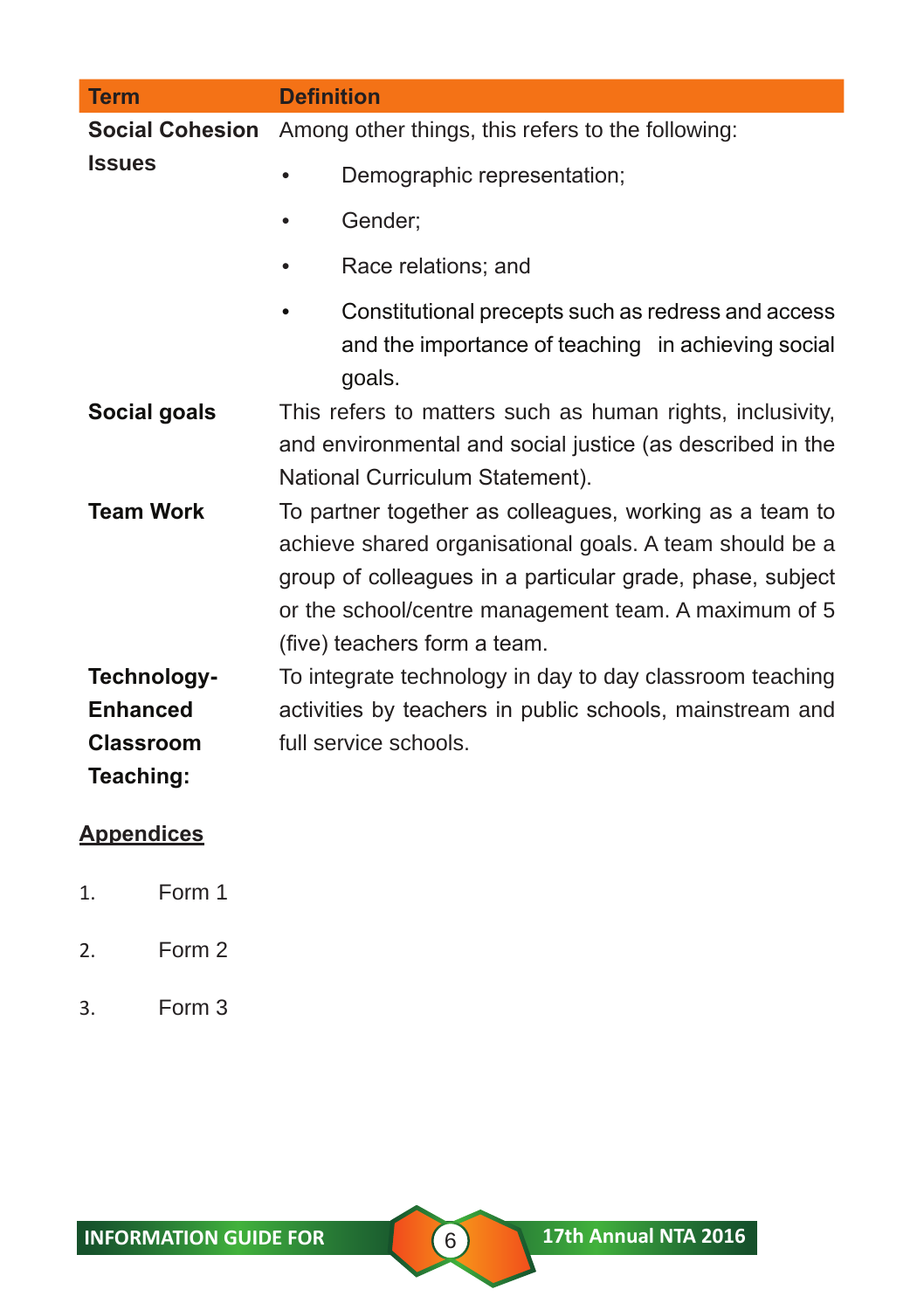# **2. Introduction**

The National Teaching Awards Scheme was conceptualised and launched in 2000 and now enters its seventeenth  $(17<sup>th</sup>)$  year of implementation. Through extensive consultation, the scheme has been refined, sharpened, as well as broadened in terms of its frame and categories. We therefore welcome you to the National Teaching Awards 2016.

The Department of Basic Education wishes to salute all schools and teachers who have entered the National Teaching Awards since 2000. The Department acknowledges the extraordinary efforts made by the teachers, often in very difficult conditions. The efforts are a service to our children, most of whom come from poor communities.

The National Teaching Awards scheme is one of the ways in which the Department of Basic Education acknowledges, encourages dedicated and caring teachers in their efforts to develop each learner as a citizen of a democratic, non-racial and non-sexist South Africa.

# **3. The objectives of the Ministry of Basic Education through the National Teaching Awards are to:**

- Focus public attention on the positive aspects of Basic Education, thereby raising the public image of the teaching profession;
- Recognise and promote excellence in teaching performance;
- Honour dedicated creative and effective teachers and schools;
- Encourage best practice in schools; and
- Afford South Africans the opportunity to publicly say thank you to all outstanding teams or individual teachers in schools.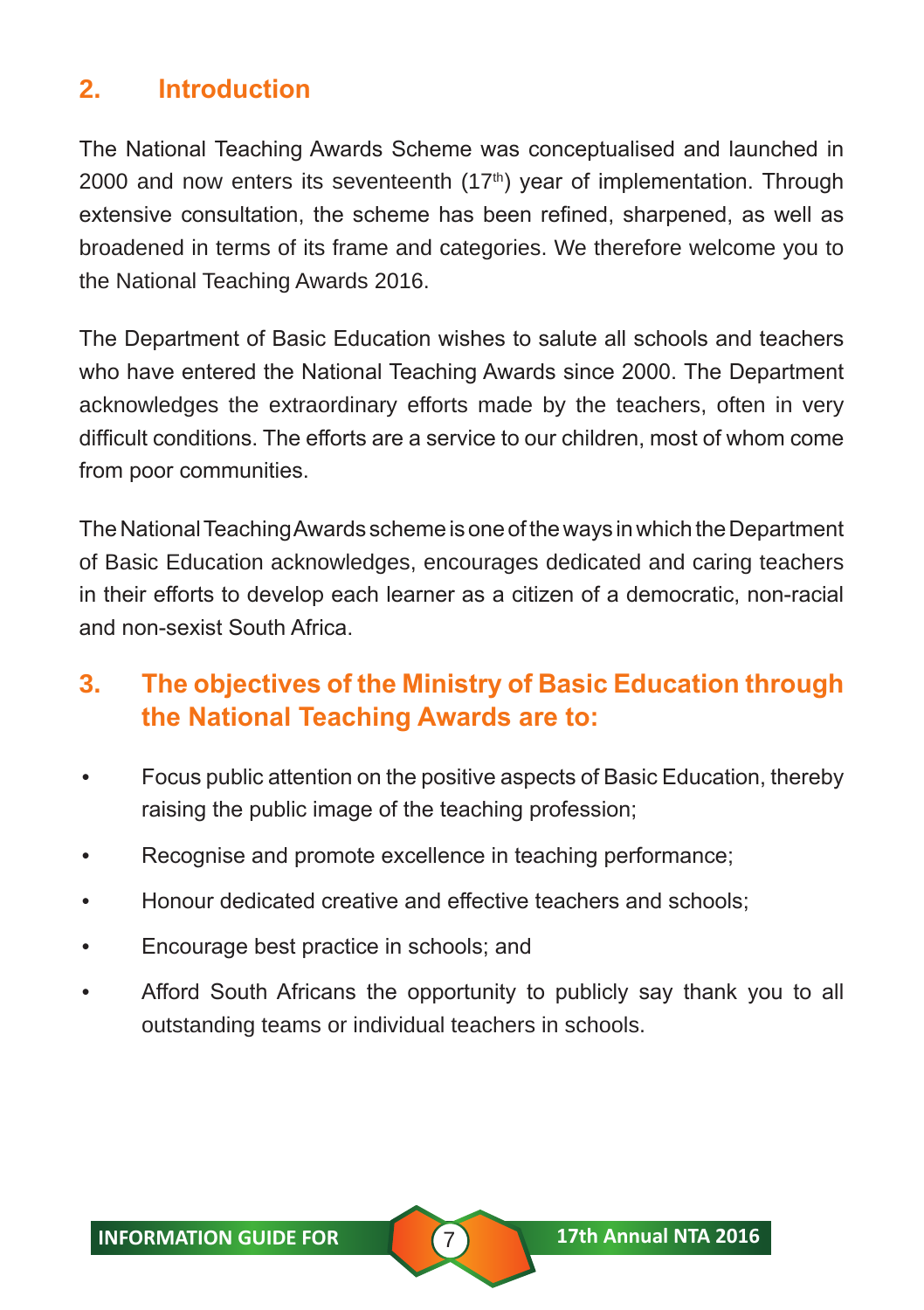# **4. Categories and Awards**

#### **4.1 The Categories are:**

- Excellence in Primary School Teaching;
- Excellence in Secondary School Teaching;
- Excellence in Primary School Leadership;
- Excellence in Secondary School Leadership;
- Excellence in Grade R Teaching;
- Excellence in Special Needs Teaching;
- Excellence in Technology–Enhanced, Teaching and Learning Award;
- Excellence in Mathematics teaching (FET);
- Excellence in Physical Science teaching (FET); and
- Lifetime Achievement Award.

#### **4.2 The Awards are:**

| District finalists:         | <b>Certificates of Excellence</b>   |
|-----------------------------|-------------------------------------|
| Regional/Cluster finalists: | Certificates of Excellence          |
| Provincial finalists:       | Certificates of Excellence & prizes |
| National finalists:         | Certificates of Excellence & prizes |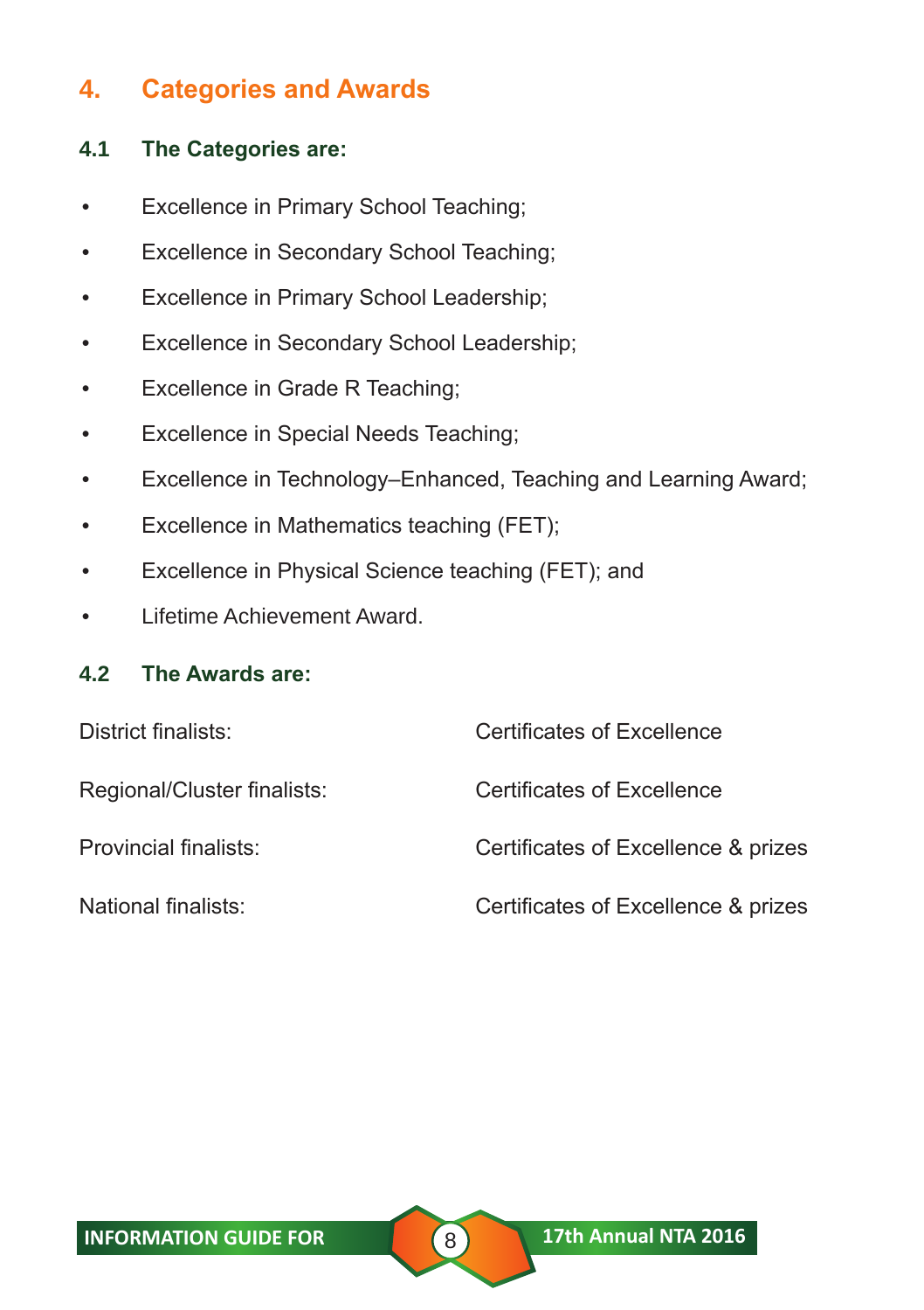# **5. Criteria for Nomination**

All entries, with the exception of the Excellence in Technology–Enhanced, Teaching and Learning category, will be assessed against the general criteria and the specific criteria of the category entered for.

#### **5.1 General criteria**

How the teacher deals with the impact and effects of the following social challenges:

- Constitutional precepts such as redress and access, race relations, diversity and inclusivity, including poor facilities and inadequate resources;
- HIV and Aids and other diseases;
- Substance abuse, crime, bullying, gangsterism, teenage pregnancy and gender issues; and
- Environment.

#### **5.1.1 Implementation of Basic Education policies**

How the teacher understands, interprets and applies current policies and how these policies impact on their teaching practice.

#### **5.1.2 Contribution to the ethos and morale of the school/centre**

How the teacher:

- motivates and inspires learners and colleagues;
- is involved in programmes that unify the school community; and
- engages in continuing professional development activities, which have a positive impact on classroom activities.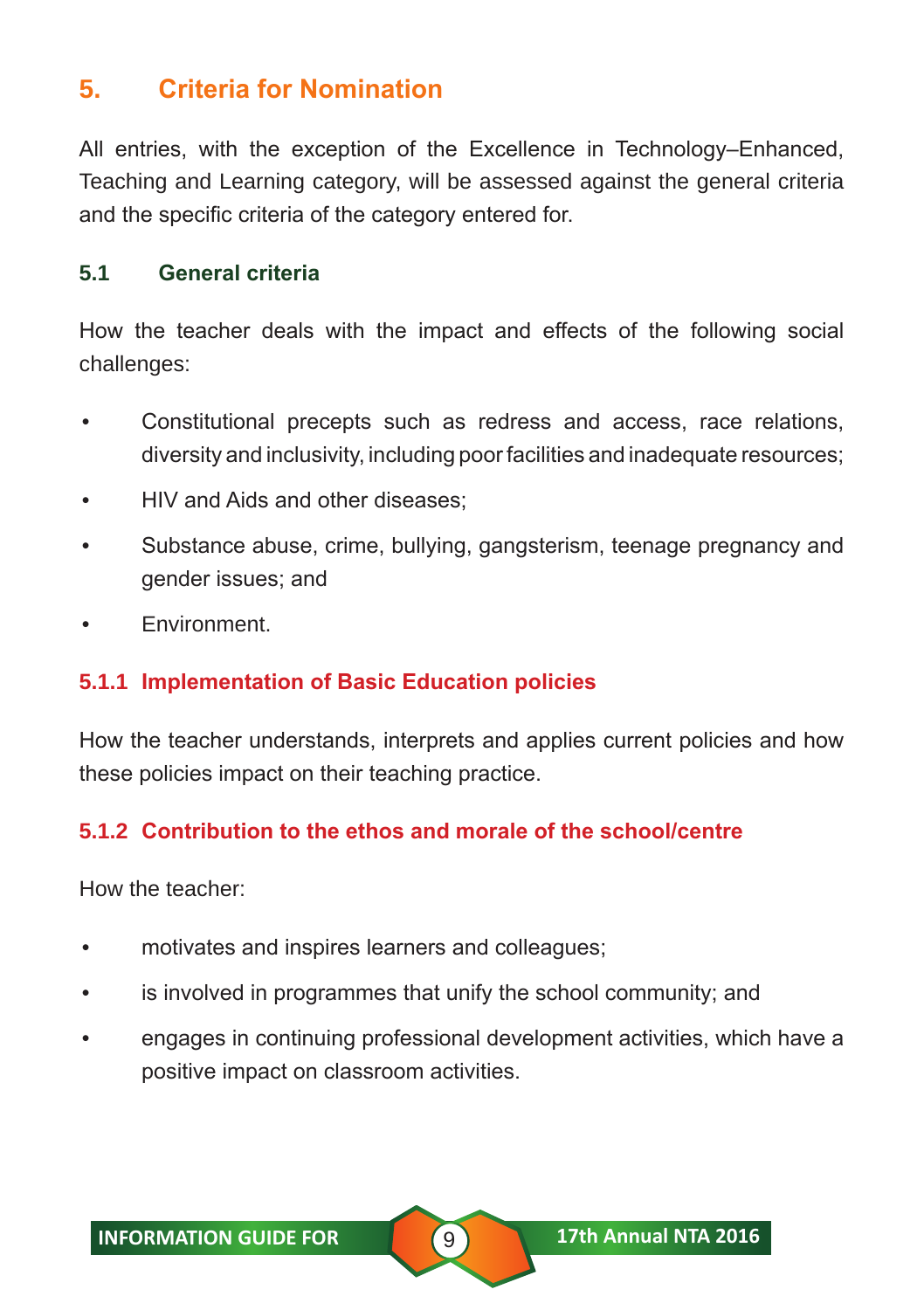#### **5.1.3 Contribution to extra-curricular activities in the school community**

How the teacher:

- encourages learners and colleagues to participate in extra-curricular activities; and
- succeeds in using extra-curricular activities for the holistic development of learners.

#### **5.2 CATEGORIES AND SPECIFIC CRITERIA**

#### **5.2.1 Excellence in Primary School Teaching**

# **5.2.1.1 Creatively engage learners with the curriculum to enhance their learning experience, using:**

- Knowledge and skills to identify learners' strengths and weaknesses, to choose appropriate teaching and learning strategies; and
- Learner-centred, creative and innovative techniques that provide for acquiring of appropriate skills and knowledge and promotion of critical thinking and problem solving skills, in line with Curriculum Assessment and Policy Statements (CAPS).

# **5.2.1.2 Contribute to the personal development of learners by communicating effectively with them about their performance and progress by:**

- Keeping comprehensive records of planning and learner progress and ensuring that these are accessible;
- Actively involving learners in their own assessment in a way that fully supports their needs and the development of their skills, attitudes and knowledge;
- Giving insightful, regular, consistent and timeous feedback, which is built into lesson designs and is available to all stakeholders; and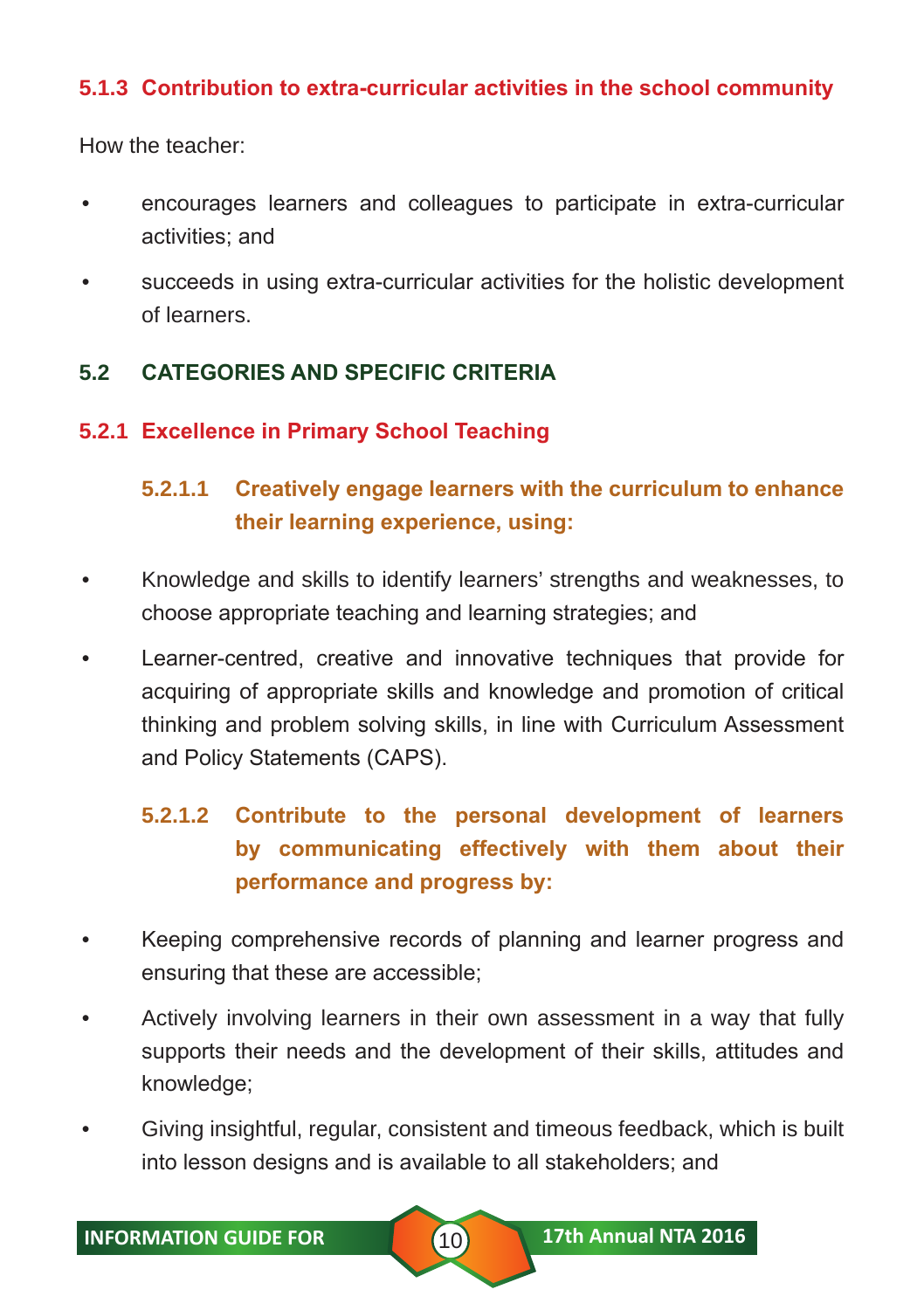• Providing opportunities for learners to link curricular activities with real life experiences (for example, learners undertake an educational tour).

## **5.2.2 Excellence in Secondary School Teaching**

# **5.2.2.1 Creatively engage learners with the curriculum to enhance their learning experience by:**

- Using knowledge and skills to identify learners' strengths and weaknesses to choose appropriate teaching and learning strategies;
- Learner-centred, creative and innovative techniques that provide for acquiring of appropriate skills, knowledge and promotion of critical thinking and problem solving skills, in line with Curriculum Assessment and Policy Statements (CAPS); and
- Balancing curricular needs and the context of the learner within the suggested time frame.

# **5.2.2.2 Contribute to the personal development of learners by communicating effectively with them about their performance and progress by:**

- Keeping comprehensive records of planning and learner progress and ensuring that these are accessible;
- Developing learners who will act in the interest of the society, whose values will be based on respect for democracy, equality, human dignity and social justice, as promoted in the constitution;
- Giving insightful, regular, consistent and timeous feedback, which is built into lesson designs and is available to all stakeholders; and
- Providing guidance and support to learners using the curriculum for career and life choices.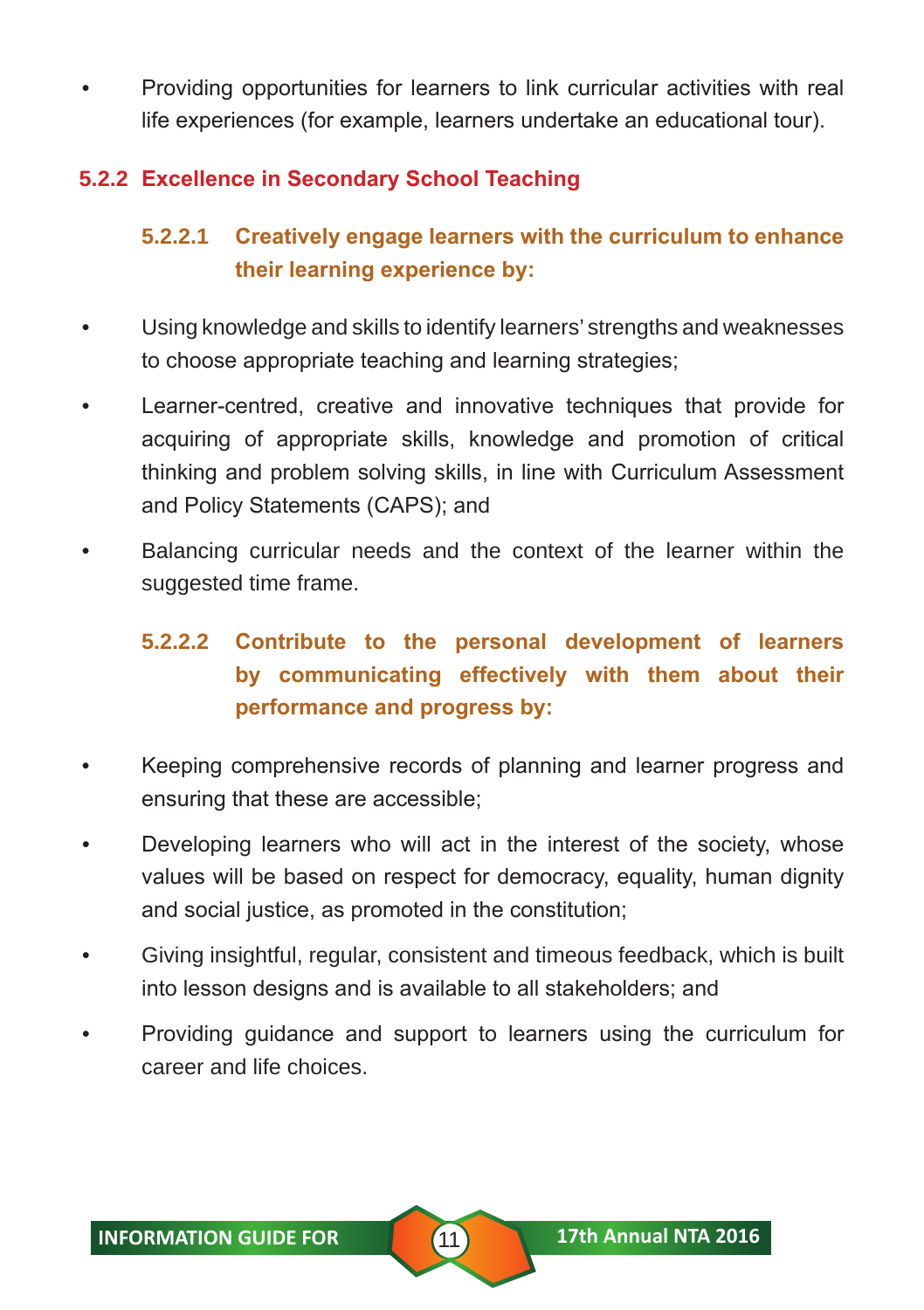#### **5.2.3 Excellence in Primary School Leadership**

## **5.2.3.1 Demonstrate positive and clear leadership in directing and guiding the school, centre or community by:**

- using resources optimally and creatively, bearing in mind the vision, mission and goals of the institution, including making resources accessible to the school community;
- mentoring, supporting and providing staff development initiatives and ensuring that staff training and mentoring programmes are implemented and evaluated to encourage teachers to do more than what is required, with enthusiasm; and
- keeping comprehensive and up-to-date records that meet requirements in terms of accepted practices and/or developmental requirements; and
- Delegating tasks appropriately to colleagues for the purpose of capacity building.

# **5.2.3.2 Create and sustain a stimulating and supportive learning and teaching environment at the school or centre by:**

- Translating strategic objectives into action plans, thereby inspiring colleagues and engendering trust;
- keeping monitoring mechanisms in place to promote the implementation of strategic objectives and policies;
- working with colleagues and consulting with all stakeholders to effect improvements on an on-going basis;
- remaining approachable, sharing information and providing support, while encouraging independent thinking and innovation; and
- Showing active awareness of transformational issues and responding positively to inclusivity and social cohesion issues within the context of the school, centre or community.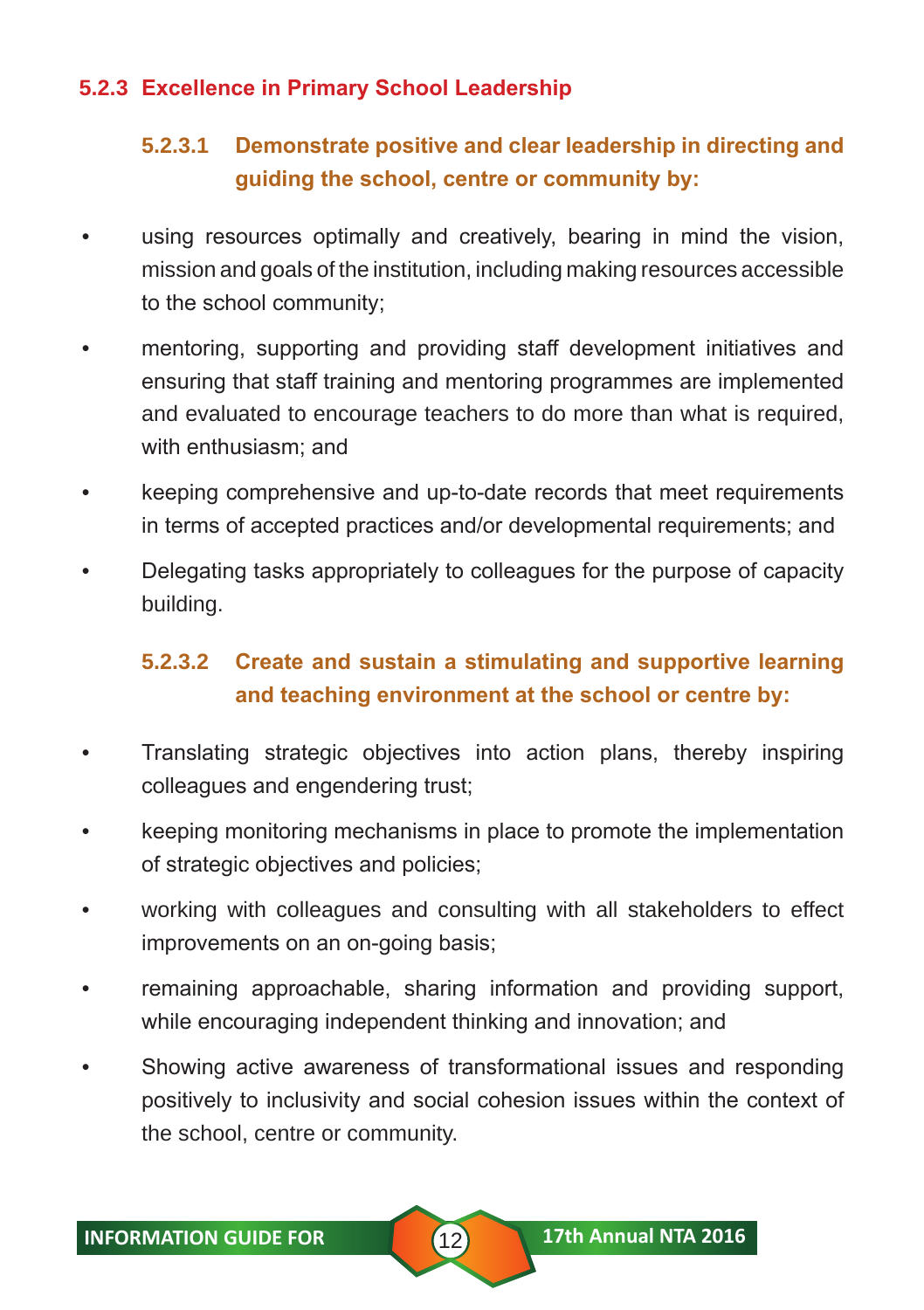# **5.2.3.3 Create and foster links between the school centre and real life situations for the benefit of the school, centre or community by:**

- actively seeking solutions to school, centre or community problems and leading in carrying out suggested solutions;
- providing leadership in creating partnerships with relevant external organisations or institutions;
- encouraging and motivating others (colleagues) to take leadership roles within and beyond the school or centre; and
- consistently showing leadership by dealing with issues of diversity, personal attitudes and the beliefs of others with skill, consideration, sensitivity and understanding.

#### **5.2.4 Excellence in Secondary School Leadership**

# **5.2.4.1 Demonstrate positive and clear leadership in directing and guiding the school, centre or community by:**

- using resources optimally and creatively, bearing in mind the vision, mission and goals of the institution, including making resources accessible to the school community;
- providing staff induction, mentoring and coaching to encourage teachers to do more than what is required;
- keeping comprehensive and up-to-date records that meet requirements in terms of accepted practices and or developmental requirements; and
- Delegating tasks appropriately to colleagues for the purpose pf professional development.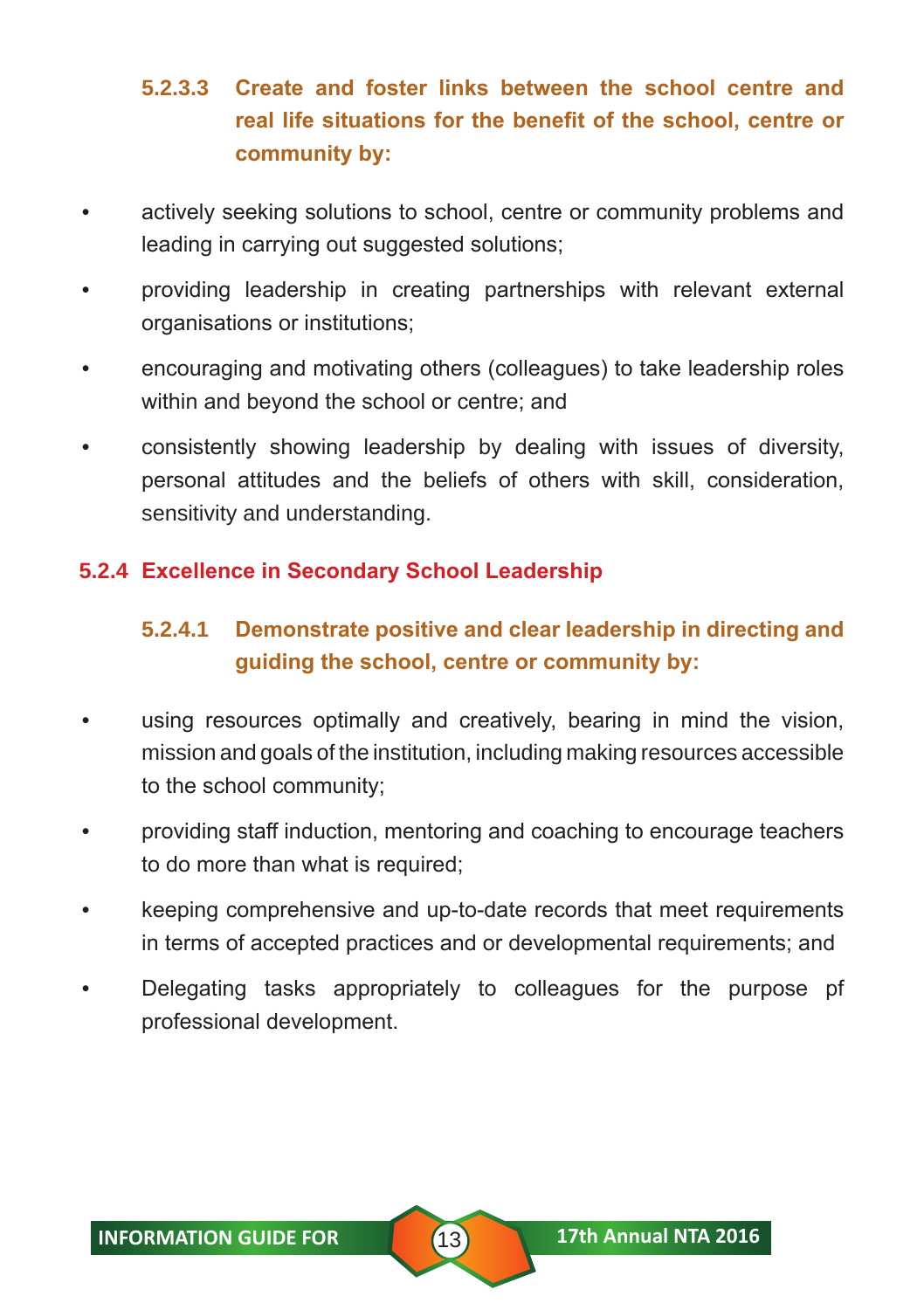# **5.2.4.2 Create and sustain a stimulating and supportive learning and teaching environment at the school or centre by:**

- Translating strategic objectives into action plans, thereby inspiring colleagues and engendering trust;
- keeping monitoring mechanisms in place to promote the implementation of the strategic objectives and policies;
- working with colleagues and consulting with all stakeholders to effect improvements on an on-going basis;
- remaining approachable, sharing information and providing support while encouraging independent thoughts and innovation; and
- showing active awareness of transformational issues and responding positively to inclusivity and social cohesion issues within the context of the school, centre or community.

# **5.2.4.3 Create and foster links between the school centre and real life situation for the benefit of the school, centre or community by:**

- Actively seeking solutions to school, centre, or community problems and taking the lead in carrying out suggested solutions;
- providing leadership in creating partnerships with significant external organisations or institutions;
- Encouraging and motivating colleagues to take leadership roles within and beyond the school or centre; and
- consistently showing leadership by dealing with issues of diversity, personal attitudes and the beliefs of others with skill, consideration, sensitivity and understanding.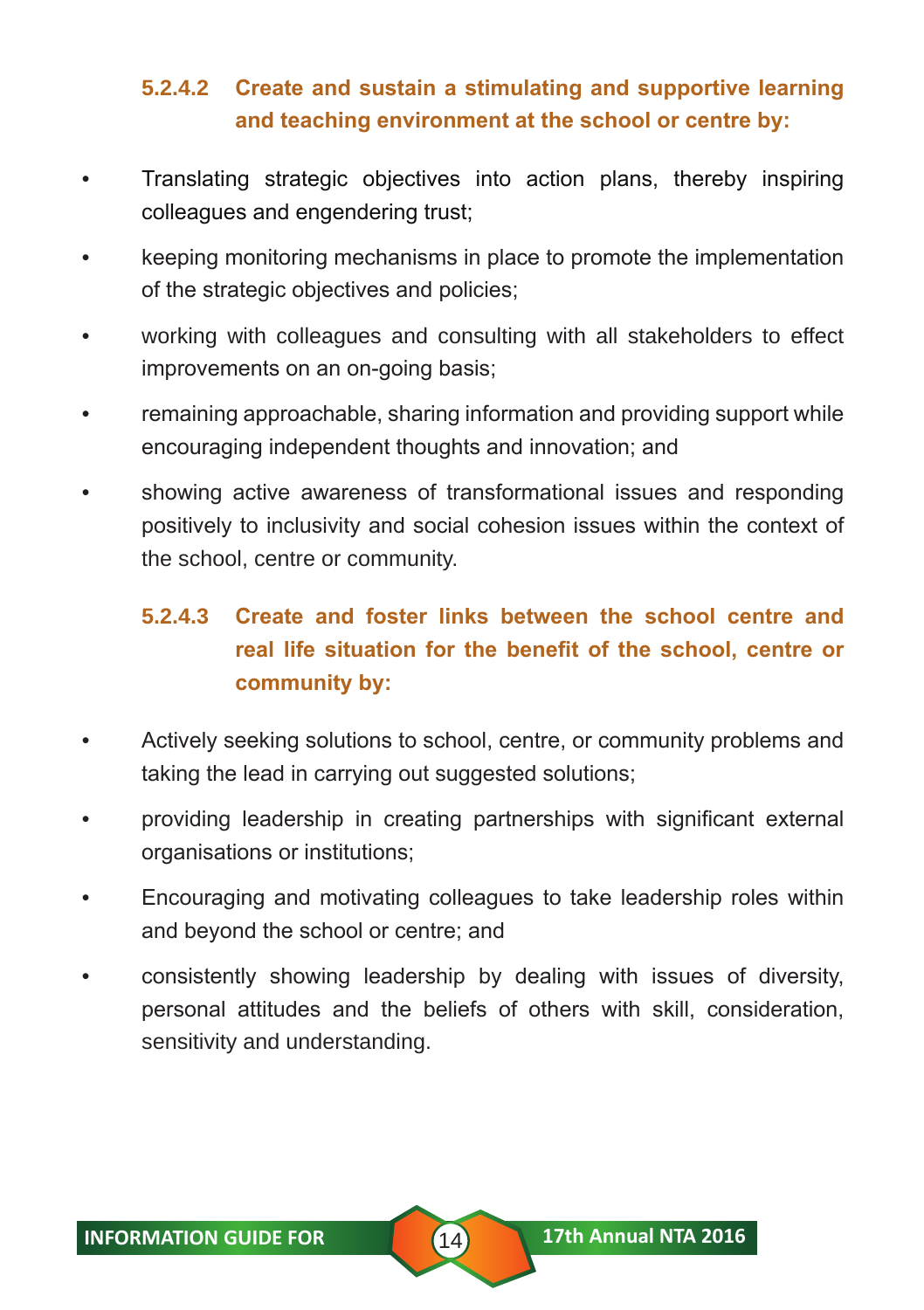#### **5.2.5 Excellence in Grade R Teaching**

# **5.2.5.1 Creatively engage learners with the curriculum to enhance their learning experience by:**

- using knowledge and skills to identify learners' strengths and weaknesses to develop teaching strategies;
- Learner-centred, creative and innovative techniques that provide for acquiring of appropriate skills, knowledge and promotion of critical thinking and problem solving skills, in line with Curriculum Assessment and Policy Statements (CAPS); and
- Keeping an excellent balance between the clear goals of the teaching programme as proposed by caps and the expression of learner needs, interests and backgrounds.

# **5.2.5.2 Encourage young learners to become independent and confident by:**

- using developmentally appropriate communication approaches to enable learners to express themselves with confidence;
- teaching various memory skills to help learners to recall experiences;
- creating a supportive and caring environment that helps children to manage their own behaviour; and
- using an inclusive and unbiased approach to promote learners' selfesteem so that they are motivated and confident.

# **5.2.5.3 Foster links between the school, centre and the community by:**

actively seeking solutions to school, centre, or community problems and taking a lead in carrying out suggested solutions by establishing respectful and cooperative relationships with co-workers, families, the community and partners.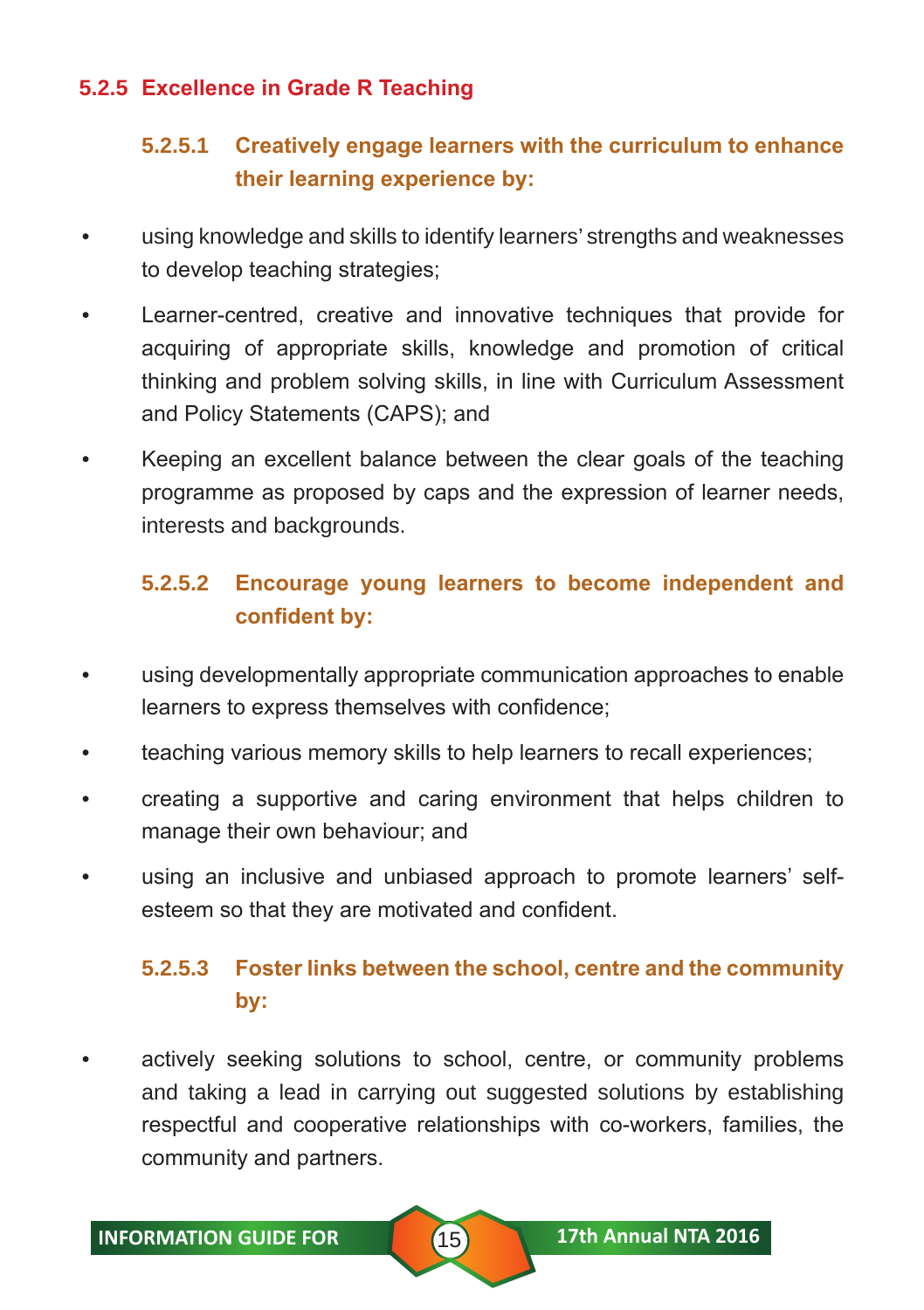# **5.2.5.4 Create and sustain a stimulating and supportive learning and teaching environment at the school or centre by:**

- using resources optimally and creatively to the benefit of the school, centre and the community;
- keeping outstanding records of planning and learner progress and ensuring that these are accessible;
- giving insightful, regular, consistent and timeous feedback, which is built into lesson designs and is available to all stakeholders; and
- organising space to enable all learners to be productively engaged in learning and development, as well as creating a safe and healthy environment.

#### **5.2.6 Excellence in Special Needs Teaching**

## **5.2.6.1 Creatively engage learners with the curriculum to enhance their learning experience by:**

- Using knowledge and skills to identify and address the individual strengths and needs of learners through the rigorous application of the processes outlined in the SIAS Policy and SNA Forms;
- Using learner-centred techniques and appropriate teaching and learning strategies that provide for acquiring appropriate basic skills, whilst displaying excellent content knowledge of relevant subjects to promote progress and attainment of individual learners;
- Planning the integration of resources and assistive technology that are relevant to the learners' developmental and special needs (allowing for creativeness, innovation and improvisation);
- Differentiating the curriculum to suit the needs of the learners within the framework of Education White Paper 6 and responding appropriately to the barriers to teaching and learning by incorporating multi-modal strategies relevant to the needs of the learners;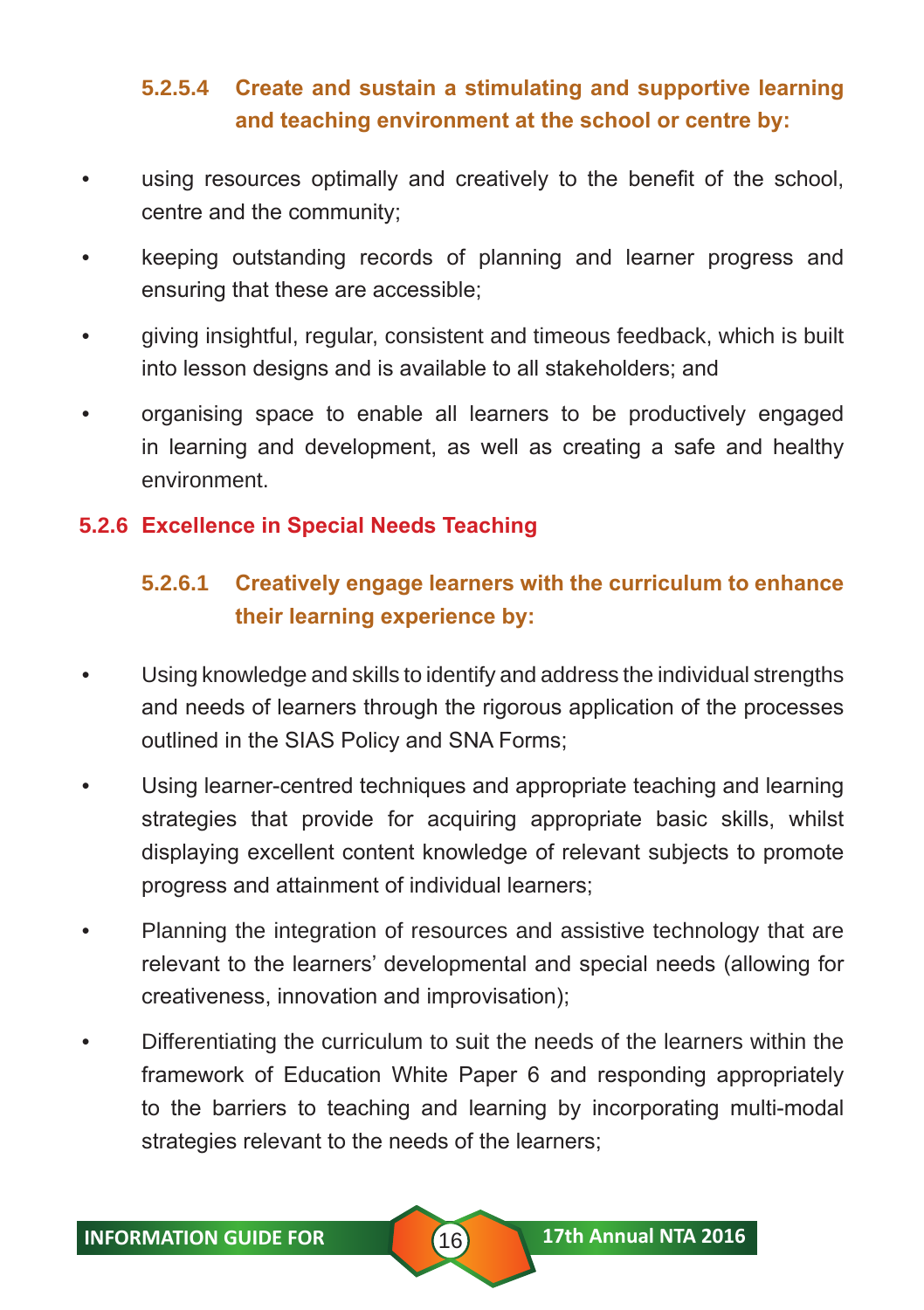- Keeping comprehensive records of individual support planning and learner progress and ensuring that these are accessible and that parents are made partners in the support of the learners; and
- Using appropriate language (including South African Sign Language) and communication strategies (such as Augmentative and Alternative Communication) for teaching and learning to enhance learners' access to the curriculum.

# **5.2.6.2 Communicate learners' progress effectively to both learners and their families, listen and respond constructively to their views by:**

- keeping comprehensive records of planning and learner progress and ensuring that these are accessible;
- giving insightful, regular, consistent and timeous feedback, which is built into lesson designs and is available to all stakeholders;
- providing guidance and support informed by the curriculum, for career and life choices to learners and parents;
- using appropriate language for teaching and learning to the benefit of learners; and
- recognising the involvement of parents in the school or centre.

# **5.2.6.3 Adapt learning and teaching strategies to meet the needs of individual learners effectively by:**

- Using inclusive teaching and learning strategies and promoting respect for individuality and diversity (in the case of therapists and psychologists, supporting teachers to design differentiated curriculum delivery strategies);
- promoting learners' self-esteem so that they see themselves as part of the society; and
- organising space to enable all learners to be productively engaged in learning.

**INFORMATION GUIDE FOR 17th Annual NTA 2016**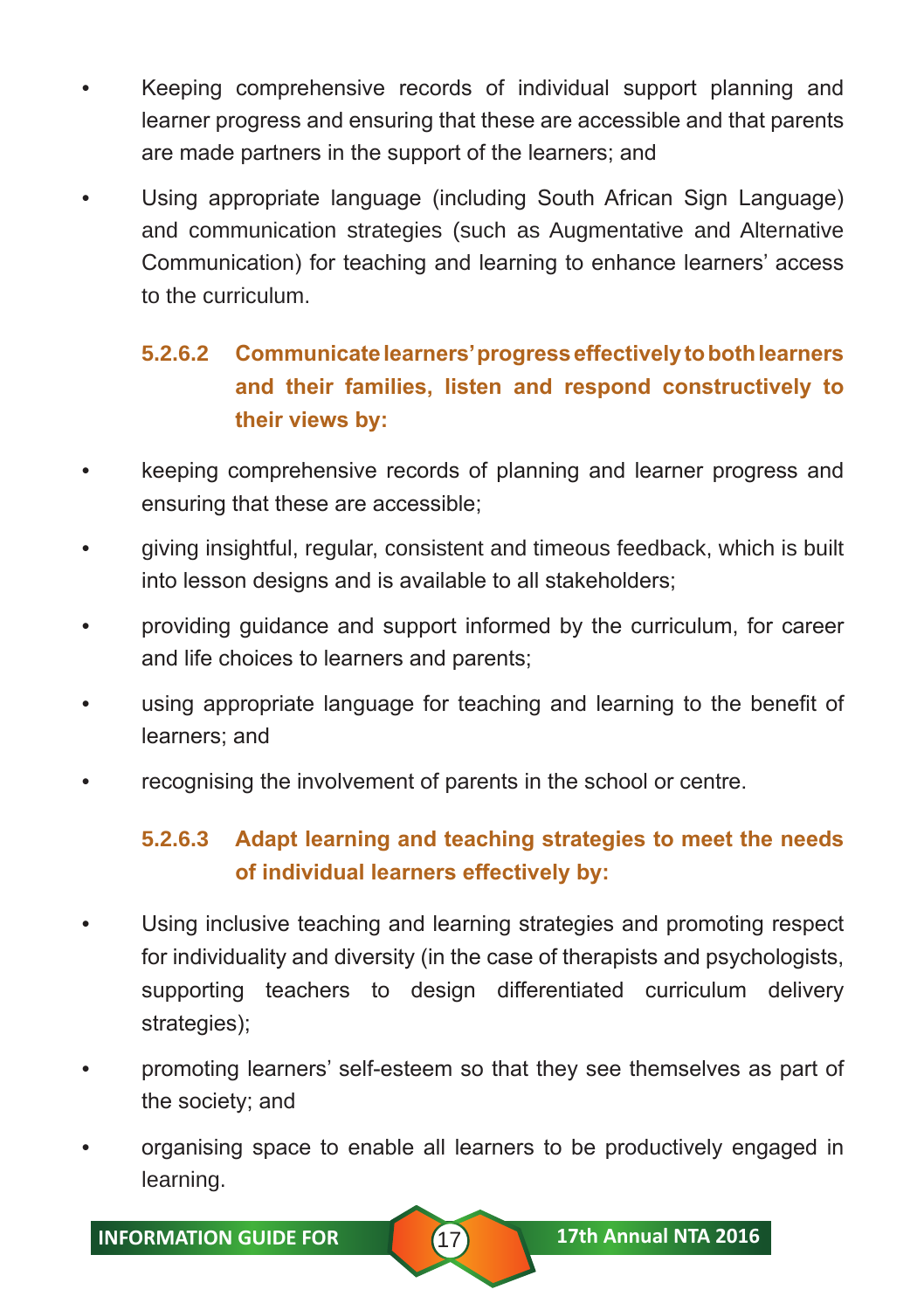# **5.2.6.4 Create and foster links between the school or centre and other organisations to the benefit of the school, centre or community by:**

- Actively seeking solutions to school, centre, or community problems and taking a lead in carrying out suggested solutions;
- providing leadership in creating partnerships with relevant external organisations or institutions;
- creating opportunities for the school to be a resource centre to the community and other organisations;
- identifying challenges and making referrals to appropriate support services for intervention and placement; and
- identifying the special skills and knowledge required by learners for them to obtain employment when they leave school.

# **5.2.7 Excellence in teaching Mathematics (FET)**

#### **5.2.7.1 Excellence in teaching and supporting learning by the:**

- Development of learners' appreciation and understanding of Mathematics;
- Creative use of learning materials and helping learners to master material;
- Improve teaching skills over time;
- Use of technology within appropriate contexts, and promotion of mathematics inside and outside the school;
- Encouraging learners to pursue a career in mathematics, including teaching;
- Membership of professional associations;
- On-going review and enhancement of own professional practice;
- Enthusiasm for the subject;
- Ability to motivate learners to learn; and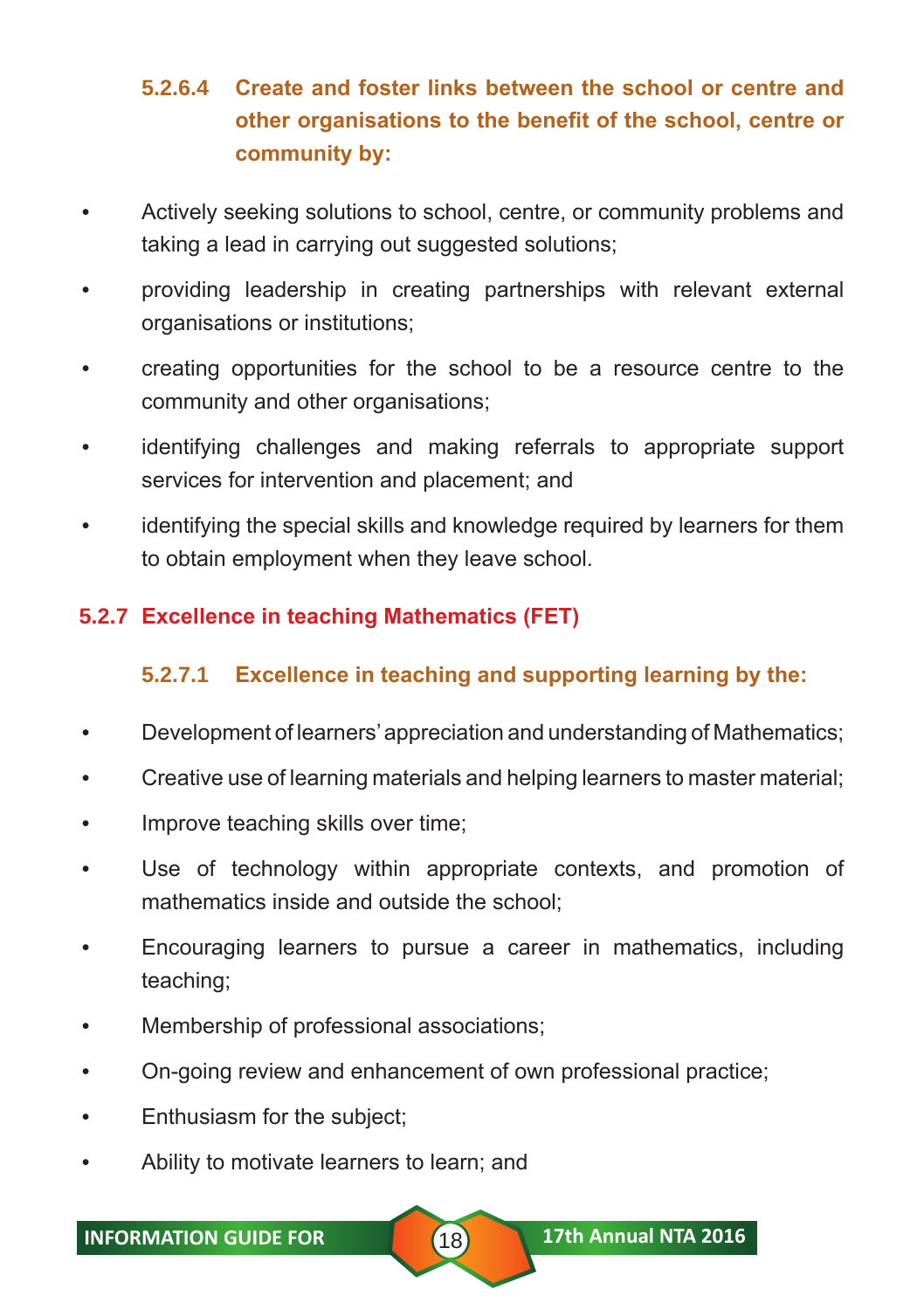• Effective organisational skills.

#### **5.2.7.2 Learner Focus by means of:**

- The promotion of positive relationships amongst learners;
- Encouraging cooperation among learners through group work or projects, collaborative learning communities, or other mechanisms;
- Engaging learners as full partners in the learning process, with learners assuming responsibility for their own choices;
- Communicating high expectations; and
- Engaging learners in activities outside of the classroom such as clubs, organisations, tutoring, field trips, or similar activities.

#### **5.2.7.3 Subject competence proven by:**

- Maintaining knowledge through discipline-related professional development;
- Participation in professional development that demonstrates growth as a teacher; and
- Engagement in activities that reflect knowledge in the field.

#### **5.2.7.4 Personal Attributes evident in:**

- Modeling life-long learning;
- Engaging in positive working relationships with learners, colleagues, and/ or community;
- Affirming and participating in shaping a school's culture (mission, vision, and values); and
- Demonstrating clear reasoning skills.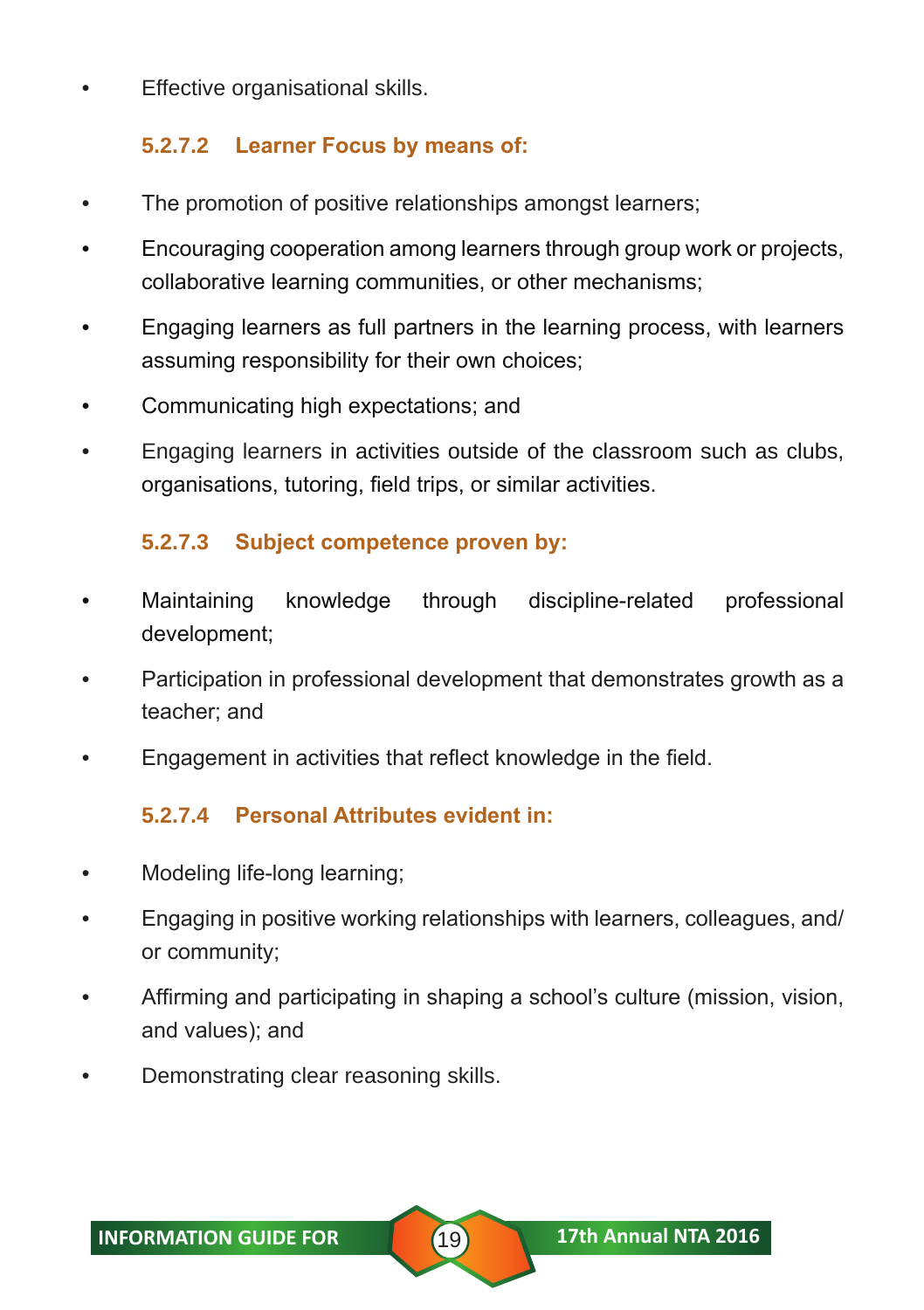#### **5.2.8 Excellence in teaching Physical Science (FET)**

#### **5.2.8.1 Excellence in teaching and supporting learning in:**

- The development of learners' appreciation and understanding of Physical Science;
- The creative use of learning materials and helping learners to master material;
- The Improvement of teaching skills over time;
- The use of technology within appropriate contexts, and promotion of Physical Science inside and outside school;
- Encouraging learners to pursue a career in Physical Science, including teaching;
- Membership of professional associations;
- Ongoing review and enhancement of own professional practice;
- Enthusiasm for the subject;
- The ability to motivate learners to learn; and
- Effective organisationl skills.

#### **5.2.8.2 Learner Focus obtained by:**

- The promotion of positive relationships among learners;
- Encouraging cooperation among learners through group work or projects;
- Collaborative learning communities, or other mechanisms;
- Engaging learners as full partners in the learning process, with learners assuming responsibility for their own choices;
- communicating high expectations; and
- Engaging learners in activities outside of the classroom such as clubs, organisations, tutoring, field trips, or similar activities.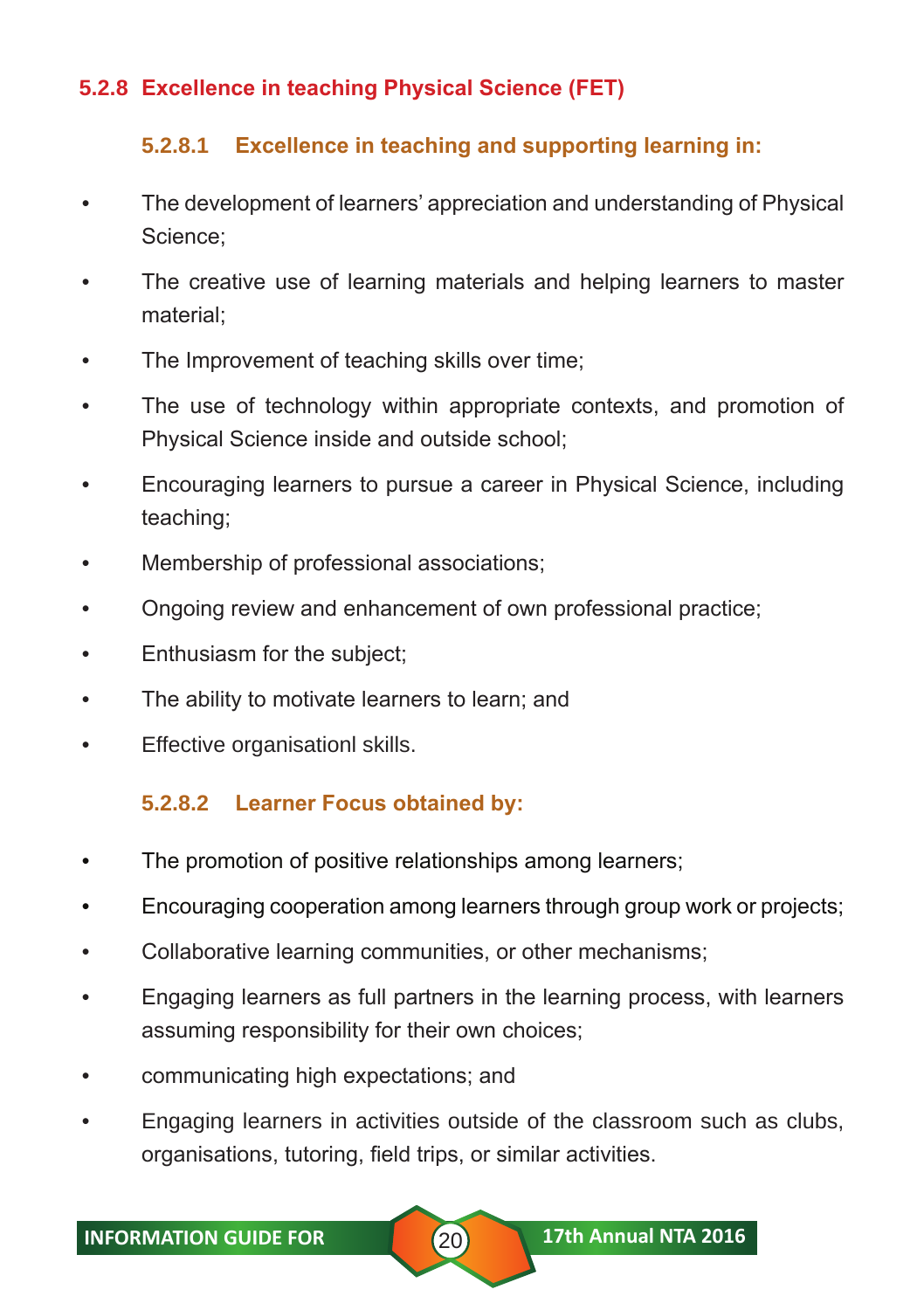#### **5.2.8.3 Subject competence proved by:**

- maintaining knowledge through discipline-related professional development;
- participation in professional development that demonstrates growth as a teacher;
- membership of professional association; and
- Engagement in activities that reflect knowledge in the field.

#### **5.2.8.4 Personal Attributes evident in:**

- Modeling lifelong learning;
- Engaging in positive working relationships with learners, colleagues, and/ or community;
- Affirming and participating in shaping the school's culture (mission, vision, and values); and
- Demonstrating clear reasoning skills.

#### **5.2.9 Lifetime Achievement Award**

# **5.2.9.1 Fostering links between the school, centre and community by:**

- contributing to the social, cultural and economic development of the school, centre or community by actively seeking solutions to school, centre or community problems and taking a lead in carrying out suggested solutions;
- Providing leadership in creating partnerships with relevant external organisations or institutions; and
- Encouraging and motivating others (colleagues) to take leadership roles within and beyond the school or centre.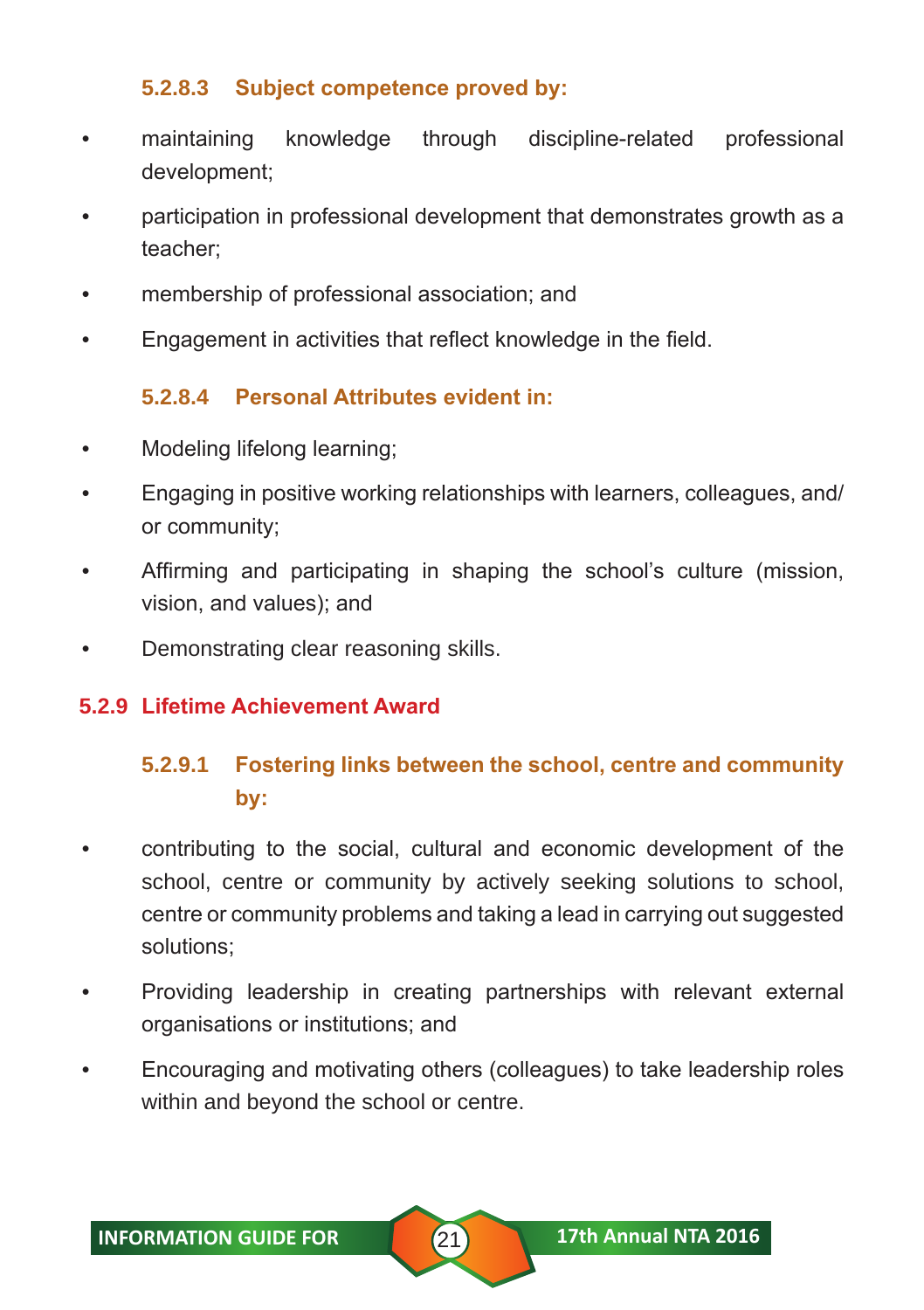# **5.2.9.2 Sustain a high level of achievement and commitment throughout a long teaching career by:**

- receiving results, awards and recognition over a long period of time, e.g. awards from PDEs and other organisations;
- showing endurance, commitment and perseverance to the benefit of the school and the education sector in general (e.g. starting and sustaining a school, centre or community project); and
- facing and overcoming challenges in and outside the school.

# **5.2.9.3 Encourage learners to expect the best from themselves in the face of negative socio-economic conditions by:**

- Promoting learners' self-esteem, encouraging active participation in school and community activities, and motivating learners to excel;
- Making efforts to retain learners from different backgrounds in the school or centre;
- Using knowledge and skills to identify learners' strengths and weaknesses, and providing appropriate interventions; and
- Taking sustainable initiatives to support learner interests and needs.

#### **5.2.9.4 Earning the respect of learners and colleagues by:**

- showing appropriate human relation skills in communicating with the school community; and
- receiving and responding to constructive feedback from learners, colleagues and parents.

# **5.2.9.5 Demonstrating positive and clear leadership (not limited to school management teams) in directing and guiding the school/centre or community by:**

• setting attainable goals and expectations for the school, centre or community (strategic leadership);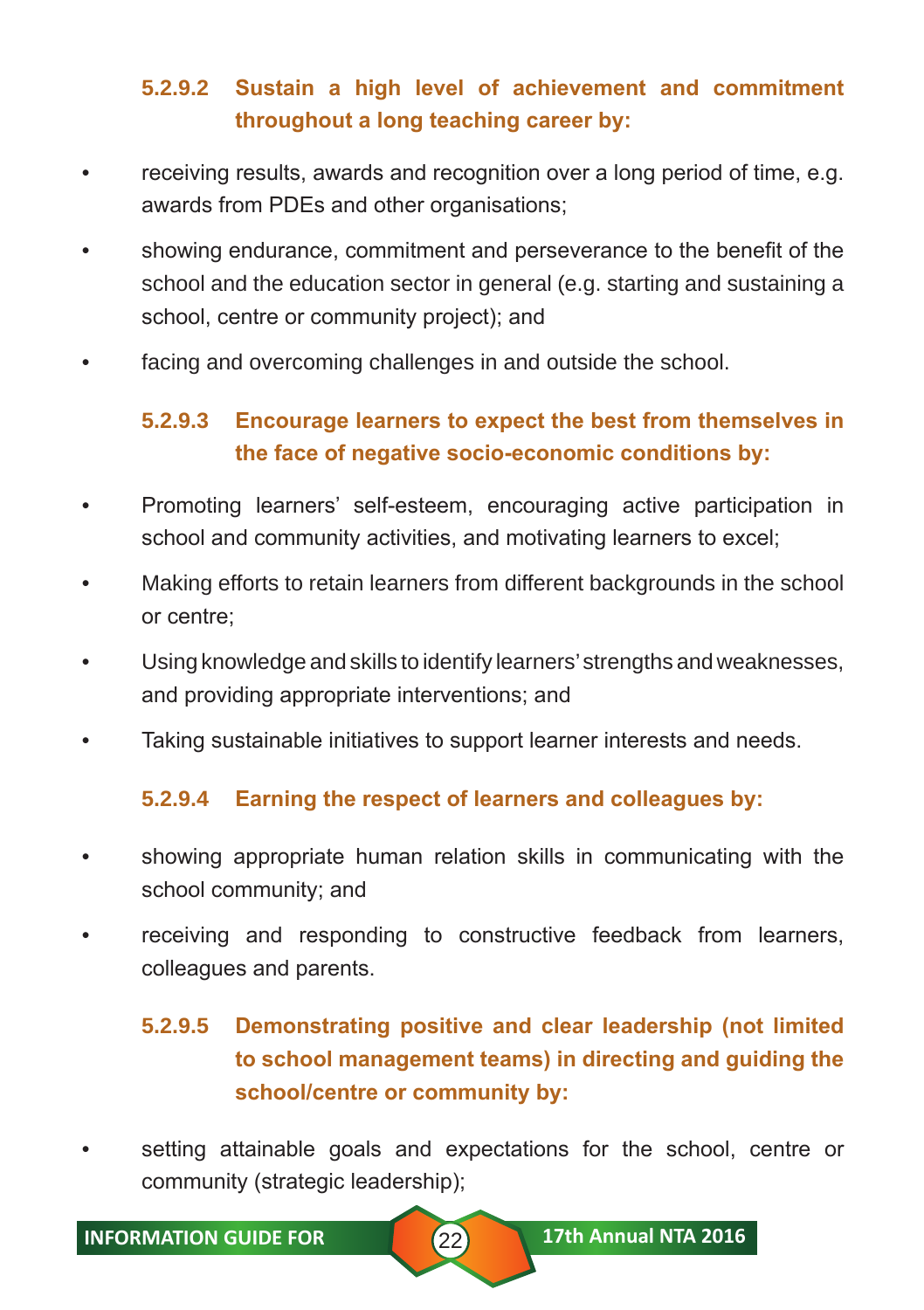- delegating tasks appropriately to colleagues for the purpose of capacitybuilding, but still accepting accountability;
- providing staff induction, mentoring and coaching to encourage teachers to do more than what is required, with eagerness; and
- managing change innovatively and minimising unnecessary uncertainty responding positively to social cohesion issues.

# **5.2.10 Category: Excellence in Technology-Enhanced Teaching and Learning**

The nominees for this category should demonstrate the following attributes:

#### **5.2.10.1 Scope of teacher's ICT application attributes**

- The use of ICT's to enhance teaching and learning in the classroom. (Teaching and learning, project work, mobile-devices, collaboration or community engagement); and
- Working with other teachers, other schools, ICT specialists outside of the school.

#### **5.2.10.2 Teacher's ICT Attributes**

The teacher is able to demonstrate:

- exceptional use of ICT in teaching and learning in the classroom;
- being a role model to others in their use of ICT;
- being creative and bringing flair to the way they teach and use ICT both in and out of the learning environment; and
- using the tools of communications in ICT to promote dialogue and collaboration.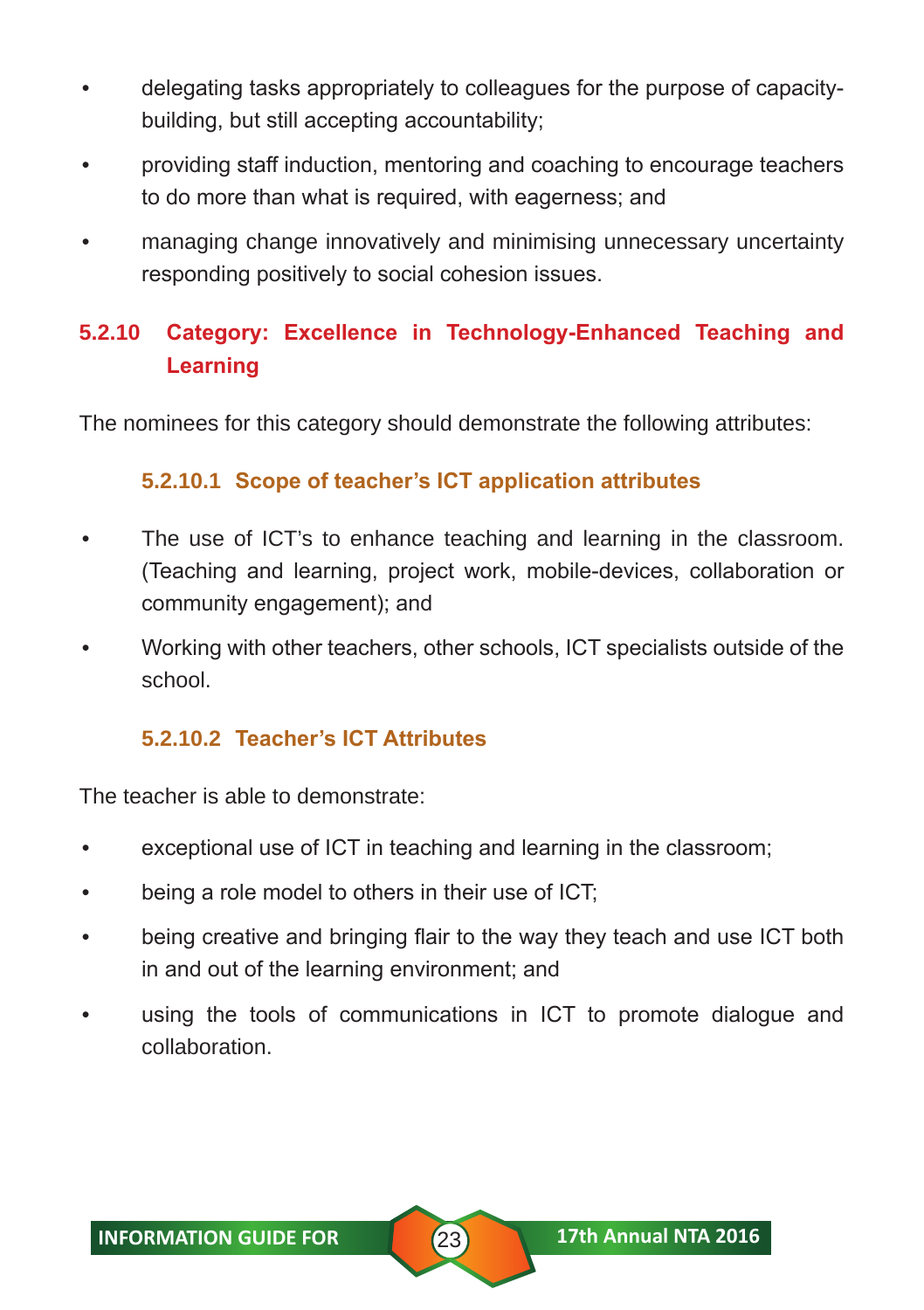#### **5.2.10.3 ICT application in the classroom or school**

How many of the following uses of ICT were evidently applied in the classroom or school by the teacher with any of the following levels of ICT competence?

- Tools for management;
- Collaborative tool for teachers and learners;
- Administrative tool to increase productivity;
- Resource tool for curriculum integration;
- Communication tool; and
- Research information tool.

## **5.2.10.4 General impact**

- What aspects make the teacher's ICT application in teaching and learning exemplary? (Number, age of group of affected individuals, efficiency gains and overall effectiveness);
- In what ways is the teacher's ICT application in teaching and learning innovative? (Teacher or learner context, creativity, previous practice, availability of greater independence and responsibility for their own work) ;and
- Working Resources.

# **5.2.10.5 Impact on learners**

How many of the following attributes were evidently imparted to learners through the use of ICT in the classroom or school?

- **Knowledge** recall data or information;
- **Comprehension** understanding the meaning, translation, interpolation, interpretation of instructions and problems;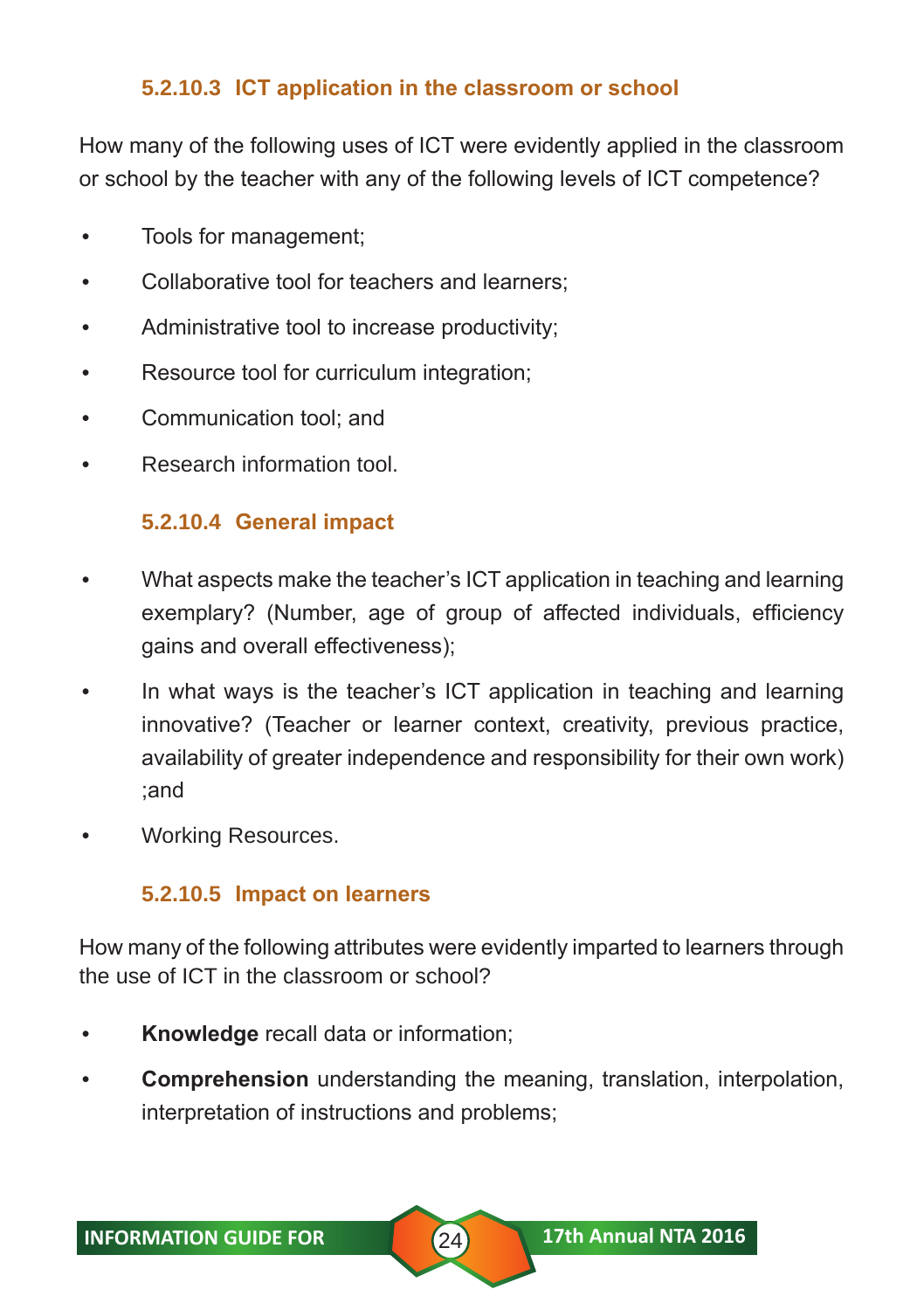- **Application** Using a concept in a new situation or unprompted use of an abstraction. Applies what was learned in the classroom into novel situations outside the classroom;
- **Analysis** Separating material or concepts into component parts so that its organisational structure may be understood, distinguish between facts and inferences;
- **Synthesis** Building a structure or pattern from diverse elements and put parts together to form a complete structure, with emphasis on creating a new meaning or structure; and
- **Evaluation** Making judgements about the value of ideas or materials.

Tool for enhancing inclusion of learners who experience barriers to learning.

# **5.2.10.1 The nominees for this category are required to make a presentation which should focus on the following aspects:**

- The creative and innovative use of ICT in teaching and learning in the classroom;
- The creative and innovative use of ICT in teaching and learning outside the classroom;
- The creative and innovative use of ICT as a tool for administration and management;
- How the teacher is a role model to others in the use of ICT; and
- The use of ICT as a communication tool to promote dialogue and collaboration.

# **5.2.10.1 Making a presentation (for Technology–Enhanced, Teaching and Learning Award)**

The nominees for the Technology Enhanced Teaching and Learning Category will make a Power-Point presentation for 15 minutes and be interviewed for 20 minutes.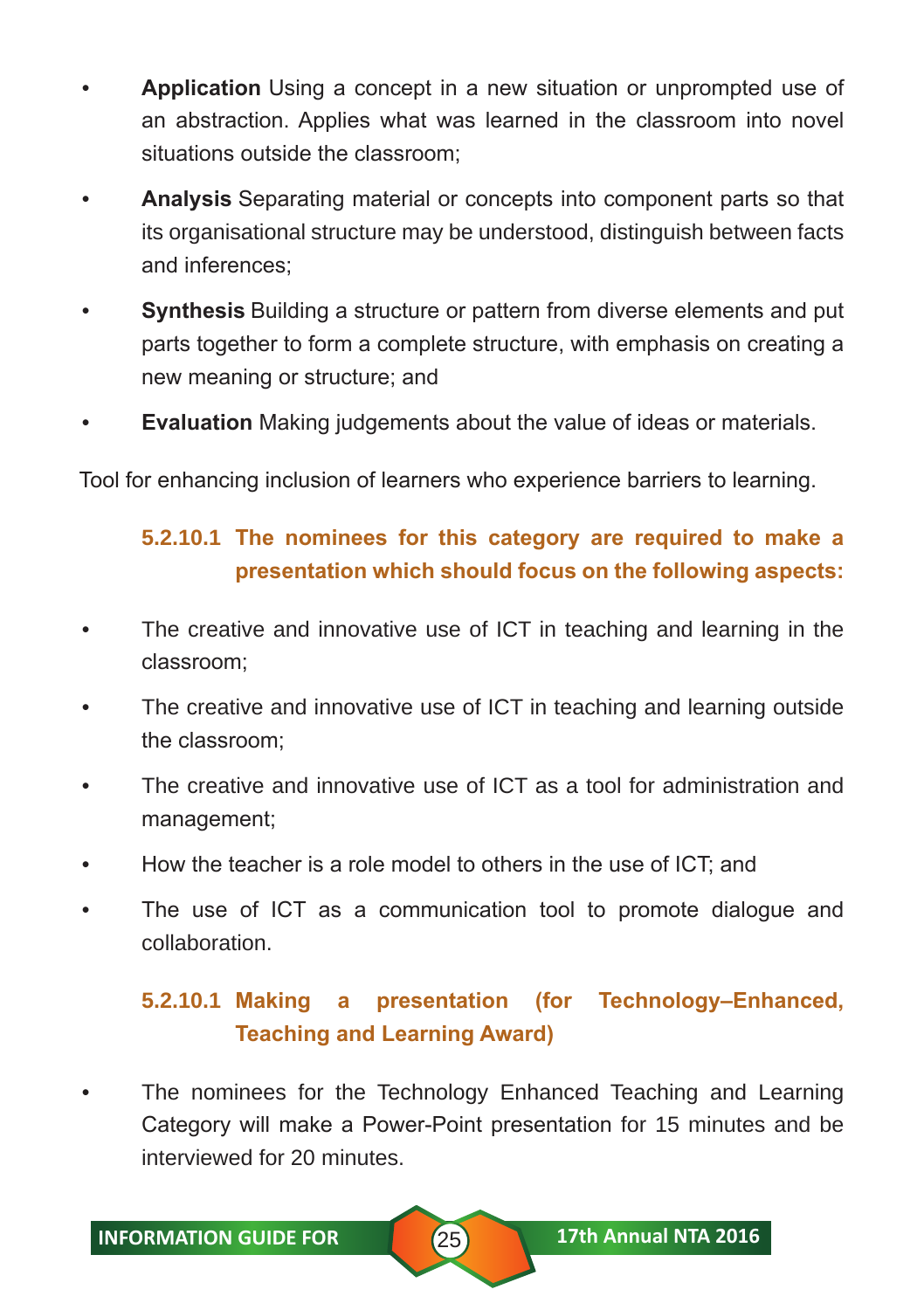# **6. RULES PERTAINING TO THE NATIONAL TEACHING AWARDS**

# **6.1 Each school/centre shall receive booklets, which contain the following:**

- General Information;
- Rules Pertaining to the National Teaching Awards 2016;
- 2016 NTA Nomination Form (Form 1);
- 2016 NTA Team/Self Portrait Form (Form 2); and
- 2016 NTA School Motivation Form (Form 3).

#### **6.2 Eligibility**

#### **The nominee or team must:**

- Be a serving teacher in a public school registered with the Department of Basic Education in South Africa;
- Be employed by the Department of Basic Education or a School Governing Body;
- Be a serving teacher or practitioner in a public school/ ECD Centre registered with the Department of Basic Education and/or Social Development in South Africa;
- Have been working for at least two years in any of the above institutions in South Africa without a break of service (except for the Lifetime Achievement Award, a minimum of 30 years without a break of service in a public school/centre in South Africa is an eligibility);
- Be a South African citizen and if a team be made up of South African citizen/s;
- Produce certified proof of SACE certificate or provisional registration;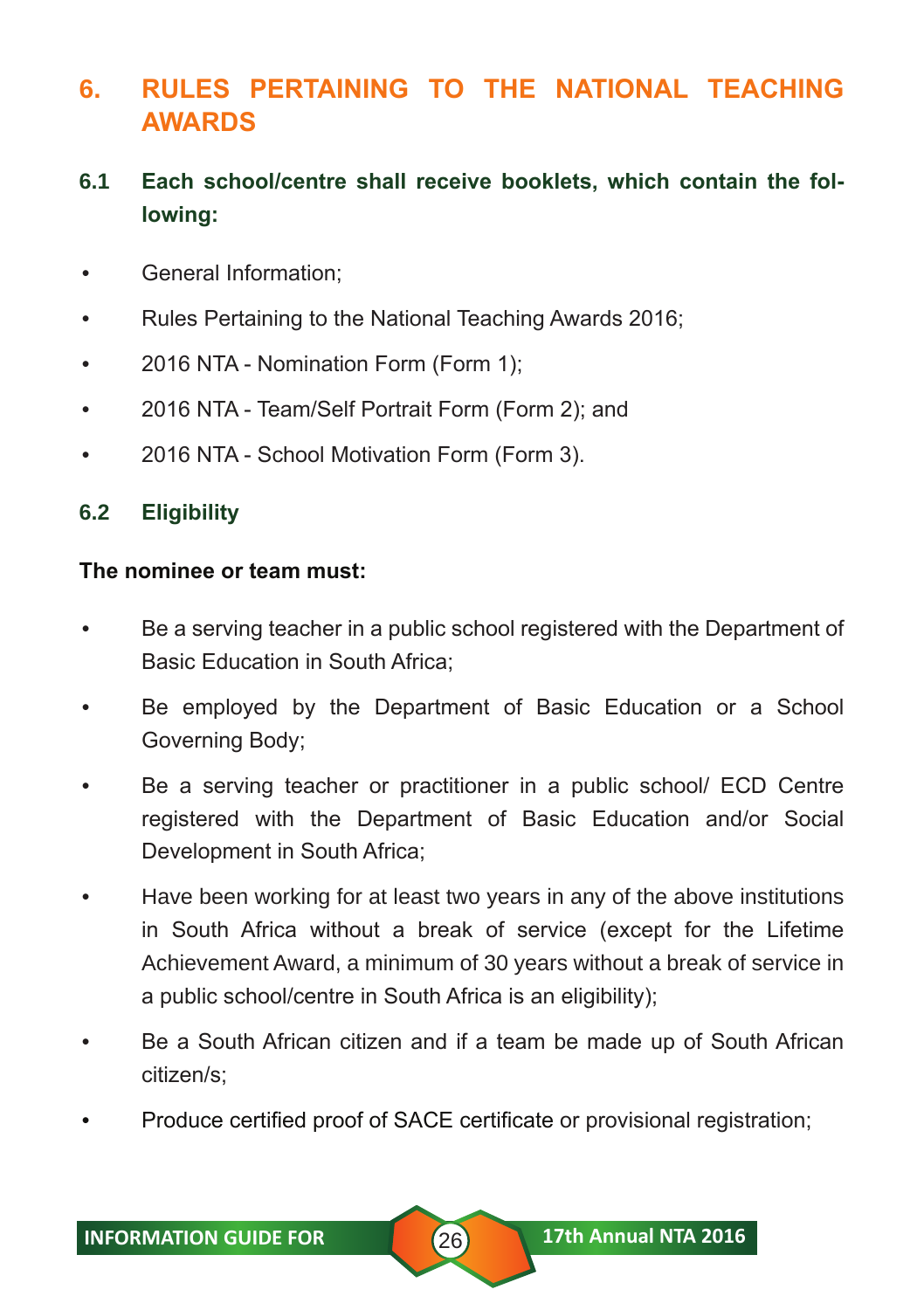- Not enter if they have previously won the National Teaching Awards at provincial and national level. They will only be eligible for nomination after five years from the year of receipt of the award unless if it is in another category;
- Not be allowed to enter for the classroom and Special Needs categories if they are School Principals and Deputy Principals. They will only be allowed if they teach for more than 50% of the allocated time;
- Enter for leadership categories only for if they are School Principals and/ or Deputy Principals' categories; and
- Enter for Excellence in Special Needs teaching awards if they are Post Level 1 teachers. Therapists and psychologists are included in the category provided the focus of their support is to improve learner performance in the classroom – therefore supporting teachers to effectively delivering the curriculum in a differentiated way.

#### **6.3 Disqualification**

Please note the disqualifying criteria in this regard; failure to adhere will result in the nominee(s) being disqualified:

- Incomplete forms;
- Nominees signing their own nomination form;
- Corrections or alterations on forms 1 and 3;
- Forms not received on time as determined by the Province;
- No copy of certified SACE certificate or provisional registration certified, submitted in pack;
- No copy of certified ID submitted in pack;
- Nominees are limited to one category at a time entering for more than one category will lead to disqualification**;**
- No school stamp on the School Motivation Form (Form 3);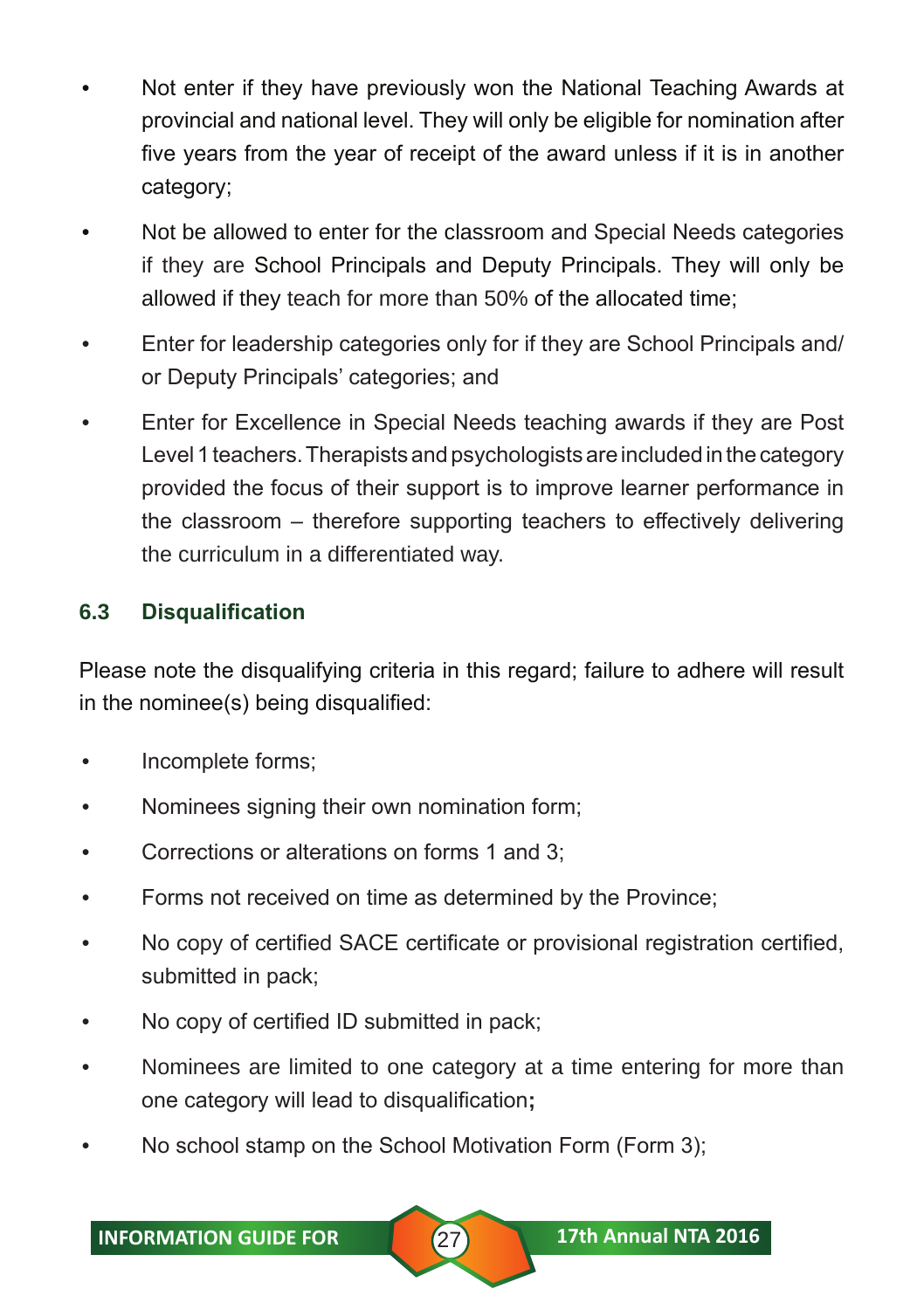- False information; and
- Not adhering to the requirements of 2 years- all categories /except 30 years without a break in service – Life Time Achievement Award.

#### **6.4 How to nominate**

- The principal/chairperson of nomination team must organise a nomination meeting that would include the School Governing Body (SGB) to discuss the nomination process;
- The staff and the SGB members of the school must study the criteria requirements of each Category and draw up attributes or qualities that would match their nominees with a particular given criteria;
- Once suitable teachers/teams have been nominated, their names must be filled in on the Nomination Forms provided; and
- District/Regional Officials may also nominate in consultation with the school governance structures.

#### **6.5 Filling in of Nomination forms**

- **Form 1** is self-explanatory;
- **Form 2:** When filling in the team/self-portrait form, the teacher must follow the **criteria** as outlined in the relevant category;
- The words in the self-portrait form **(Form 2)** should not exceed a maximum of two thousand (2000) words; and
- **Form 3:** The words in the school motivation form **(Form 3)** should not exceed a maximum of one thousand five hundred words (1500) words.

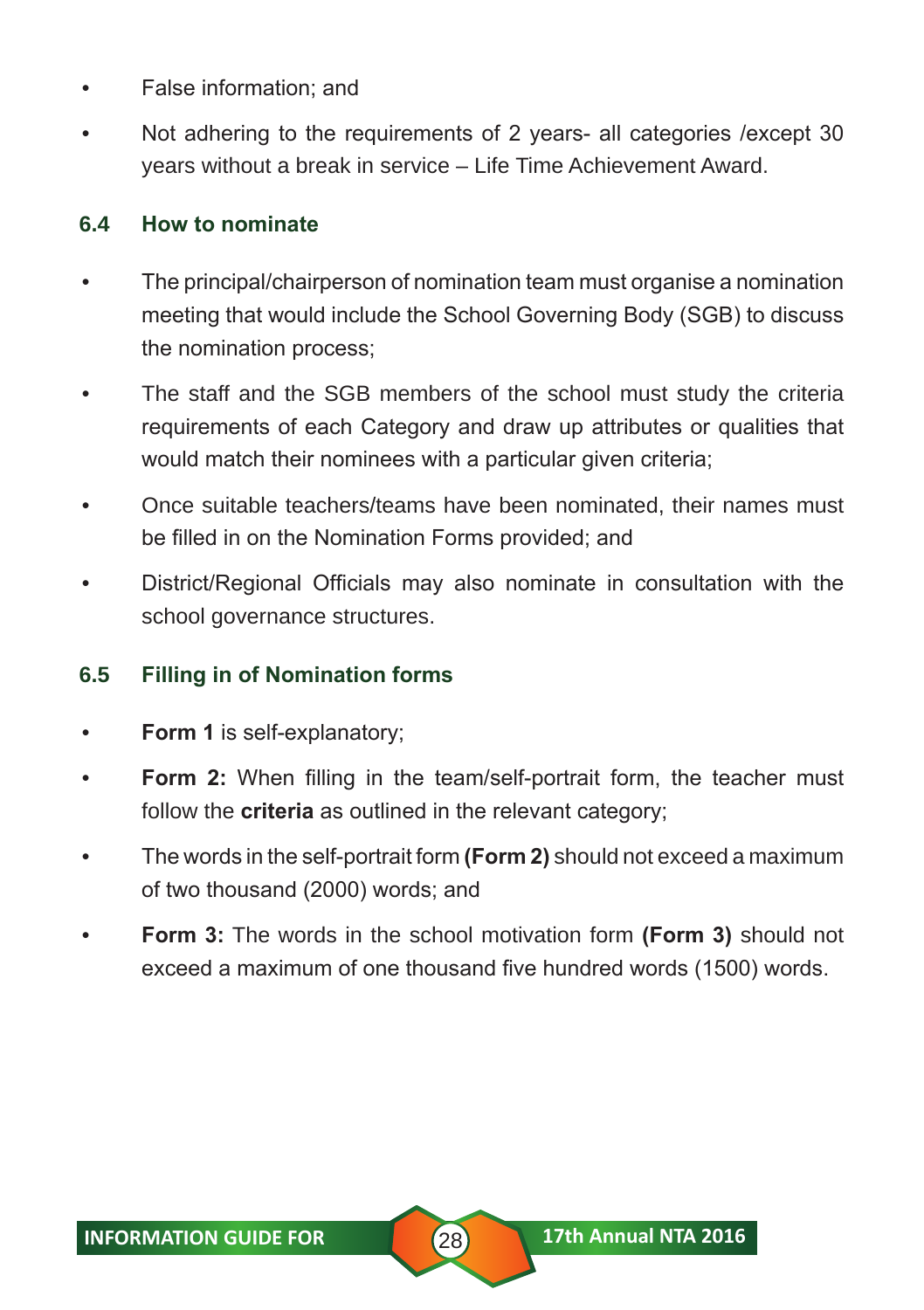#### **6.6 Who should sign the forms?**

- 6.6.1 If a principal of a school or a School Management Team is a nominee, then the School Governing Body and the School Nomination Team must agree on a person who will sign on behalf of the principal and motivate why such a person was chosen to sign.
- 6.6.2 Even in the case where the District/Regional Official nominates, it is still necessary for the Principal/School Management Team nominee/SGB to sign the forms.

#### **6.7 Choosing the NTA finalist by an adjudication panel**

- **All teachers/teams that enter the NTA are allocated thirty five (35) minutes and those that enter in the Lifetime Achievement category are allocated forty five (45) minutes.**
- Three methods will be used:
	- **The teacher/team's presentation of the general criteria;**
	- **The interview of the specific criteria** by an adjudication panel; and
	- The verification visits will be undertaken if funds permit.
- All teachers that enter the NTA, will be expected to make a POWER POINT PRESENTATIONS in the following manner:
- In the case of the **Lifetime Achievement category**, the teacher/team will present on the General Criteria for twenty (20) minutes and be interviewed for twenty-five minutes on the specific criteria;
- In the case of **other categories** (excluding the Technology Enhanced Teaching and Learning Category), the Power-Point presentation will be limited to 15 minutes on the general criteria and be interviewed for 20 minutes on the specific criteria;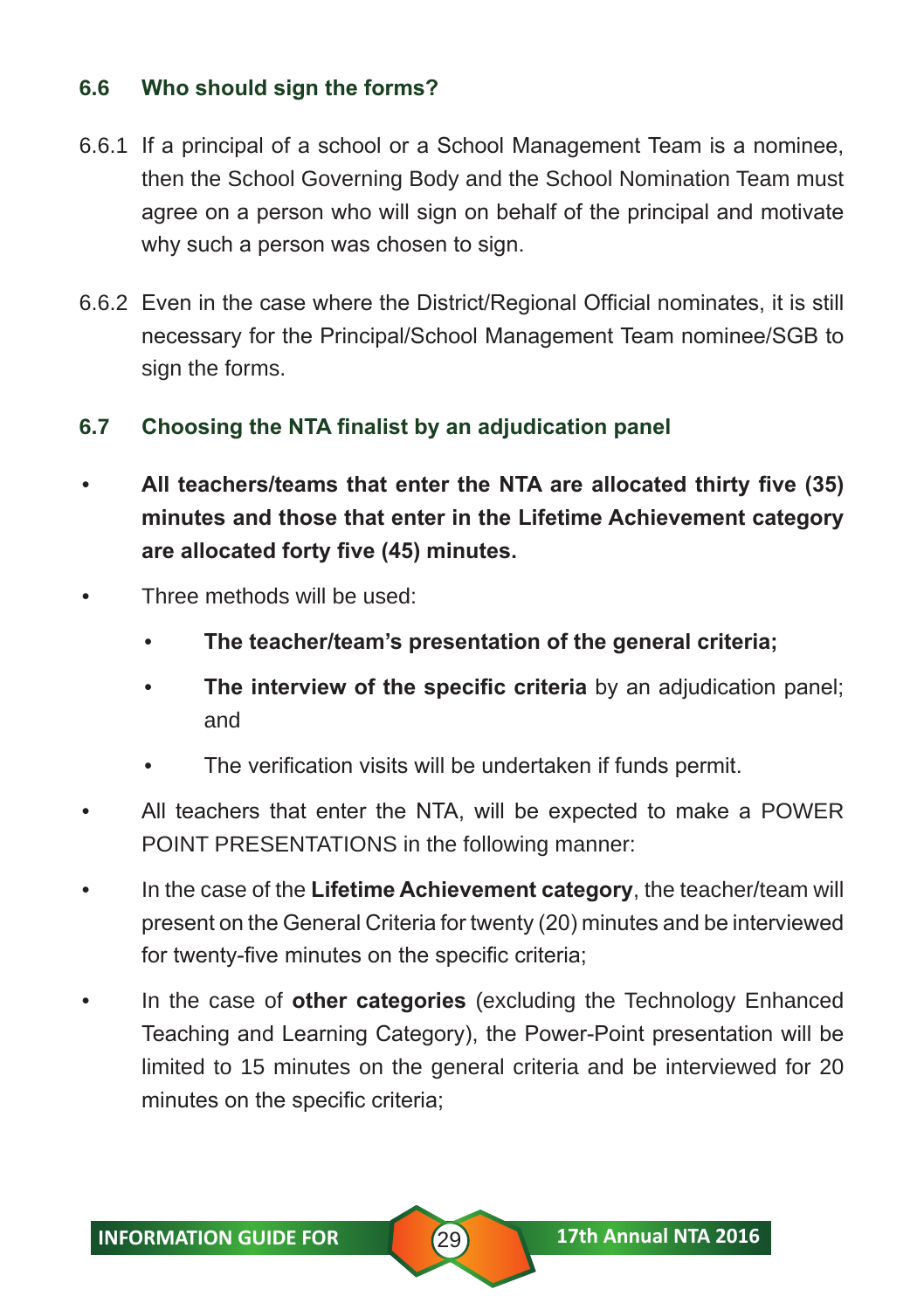- For the nominees for the Technology Enhanced Teaching and Learning Category, the Power-Point presentation will be for 15 minutes and be interviewed for 20 minutes;
- Teachers will be allocated five (5) minutes before the start to set up their presentation. During that time, the adjudicators will be checking the nomination forms.
- The nominees are allowed to do code switching to a language they are more comfortable with during the interview session. Code switching is limited to a word and/or phrase.
- The panel reserves the right to change interview times.
- However, the candidates shall be informed of any change of the schedule should there be changes, through the Provincial Coordinator.

#### **6.8 Verification visits**

These will be conducted after the completion of the interview sessions and will include audio/video recording of the finalists.

#### **6.9 General matters:**

- All material submitted for NTA must be in English;
- All the material that has been submitted for the NTA will not be returned to the participants and will be used by DBE for educational purposes.
- A separate form must be used for each **category**. A school is provided with enough booklets and must use the attached forms for the categories entered in.
- The category for each nominee must be clearly marked.
- The school must ensure that the Nomination Forms, Self/ Team Portrait Forms and the School Motivation Forms are clearly completed.
- These forms must be sent to the District Office by the **date determined by the Province.**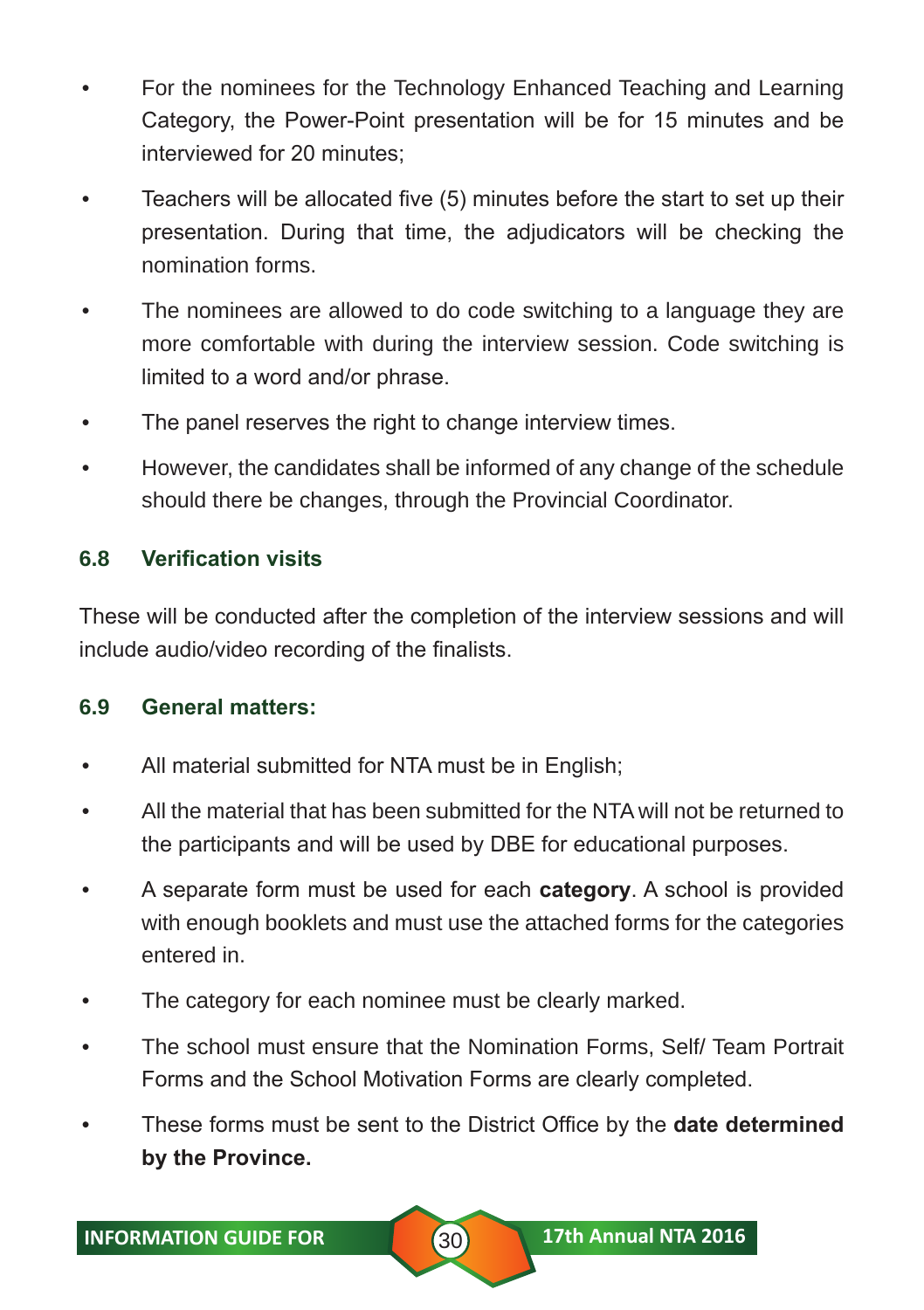• Teachers are free to make photocopies of the Nomination Form or access forms via the website of the Department of Basic Education: www.education.gov.za and the Thutong Portal: www.thutong.org.za

### **6.10 DISPUTES**

#### **Introduction**

This section deals with the handling disputes in the NTA. The system is meant to address situations where teachers feel that their rights have been violated and the rules of the award have not been respected. The system is also a pillar in the overall effort to strengthen accountability and ensure responsible decision-making. The purpose of this section is to provide practical information and guidance on dealing with disputes in NTA.

This came as a result of extensive discussions on the issue of administration of NTA, and a keen recognition by both management and teachers that there might be disputes in the interpretation of NTA rules, regulations and stipulated criteria.

The NTA process involves four levels: the district, regional/cluster, provincial and the national level. It is advisable that when you want to lodge a dispute you go through each of these levels and only contact the Department of Basic Education as a last resort. Therefore, the following steps will/should guide you on the steps you will/should have to follow to have your matter settled.

#### **Step-by-step guide on what to do when dealing with disputes**

#### **First step:**

Before you lodge a complaint, it is advisable to:

• Familiarise yourself with the rules governing the NTA you believe has been handled in a manner that violates your rights. Speak to your colleagues, supervisor, or another manager whom you trust.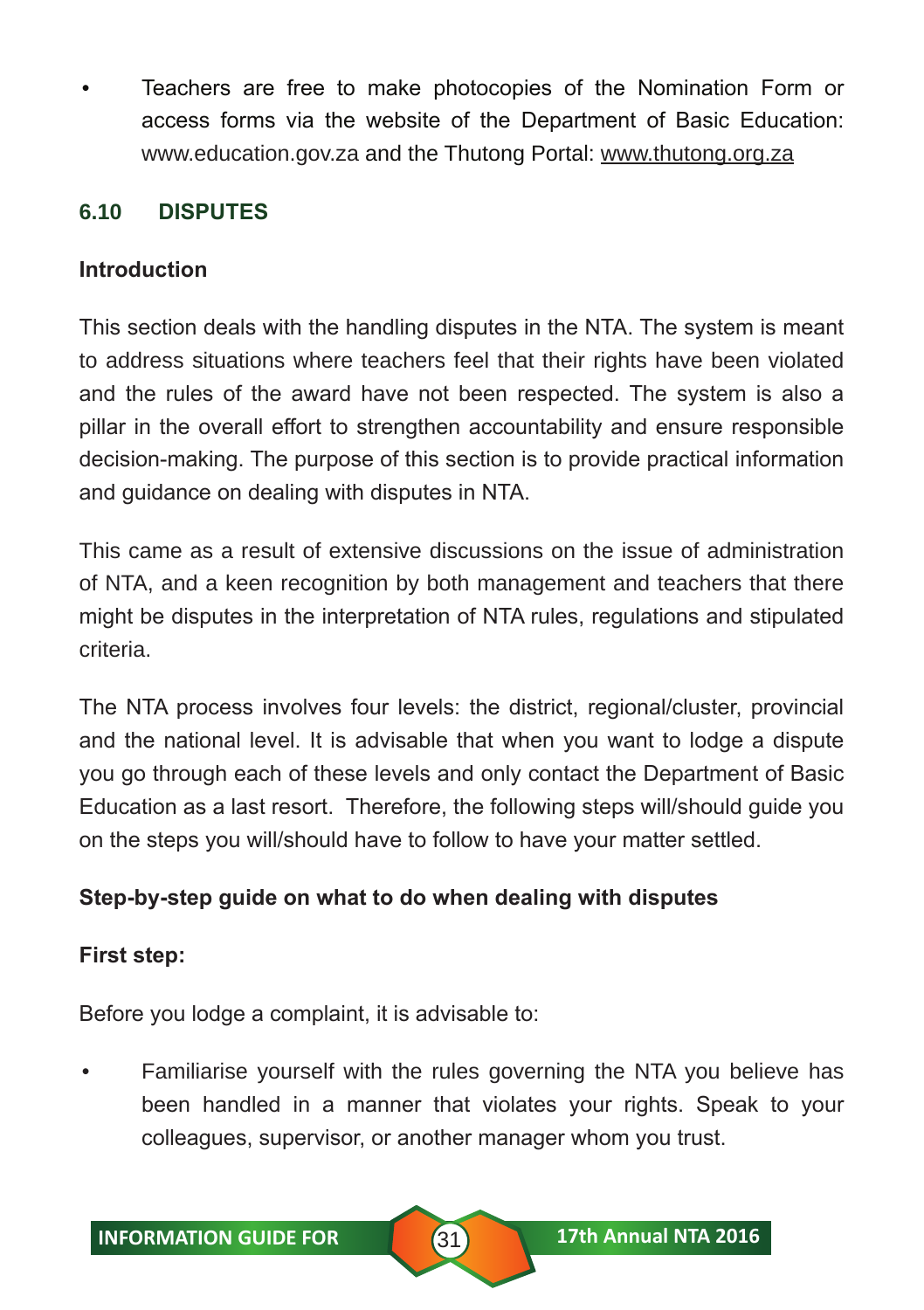- Identify the specific issue that you are objecting to, and when the decision was made, or when you were effectively notified of the decision. This is very important for the timelines, should you decide to proceed with contesting the decision through the internal justice system.
- If you consider that there has been an issue that violates your rights and you are unable to resolve the matter informally, then you can contest such a decision through the formal mechanism.

#### *Second step*

When lodging a dispute, ensure that you follow the following steps:

- Send a detailed report to the chair of the adjudication panel quoting all relevant information such as the reason/s, the date and time of the occurrence of the subject of dispute.
- In your report, explain clearly the decision you wish to contest, who made the decision and when, how it violates your rights and why you believe the decision was improper or unlawful.
- Make copies of any correspondence so that it would be easy to produce proof should it be necessary.
- When you send/deliver your report, make sure that you have the details of the person who received the report including the time of acceptance/ delivery. You can also ask the person to attach his/her signature.
- When the chairperson of the adjudication panel receives the report, s/ he needs to set up a review panel which should consist of people who were not members of the adjudication panel and are not affected by the outcome of the decision.
- The review panel will examine the facts of the case, and will conduct, where necessary, oral proceedings and/or document analysis.
- This can either be in the form of face-to-face negotiations, in-person meetings involving parties together keep the parties focused solely on their goals to resolve the problems at hand and reduce the risk that a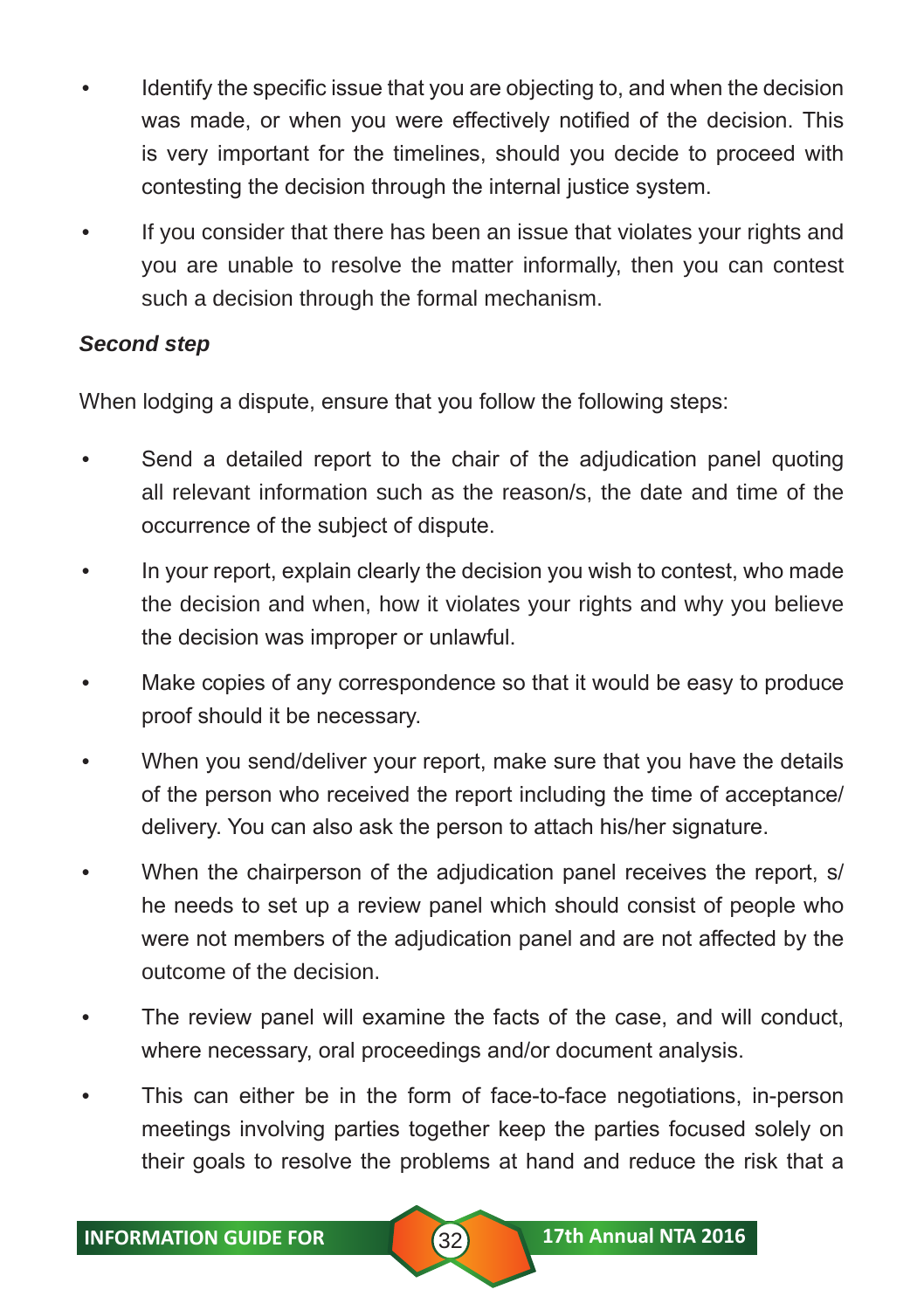party misses out on the context of the talks.

- At the end of the review, the panel should have a written agreement/ resolution.
- Apart from it being enforceable, it gives the decision legitimacy, and serves as guidance if a similar problem arises in future.
- The NTA manager should ensure that resolutions are in line with the rules of the NTA.
- The manager should document the resolution the review panel recording whether the aggrieved teacher agreed with it.
- If it is determined that an improper decision has been made, the NTA management team will ensure that the decision is changed or that an appropriate remedy is provided.
- The complainant should receive a response within seven (7) days of submitting a grievance.

#### *Third step:*

- When no resolution through informal means can be arrived at, and when the result of the management evaluation is not to the satisfaction of the teacher, the teacher can file an application to the next level of the NTA.
- This has to occur no more than seven (7) days after the teacher received notification of the contested decision.
- The same process that was followed in *step 2* should be followed.

#### *Fourth step*

- In cases where no agreement could be reached on a dispute, the matter should be brought to DBE's attention whose decision will be final.
- Dispute resolution panel
- Please ensure that the dispute resolution panel members were not part of the adjudication panel that led to a dispute.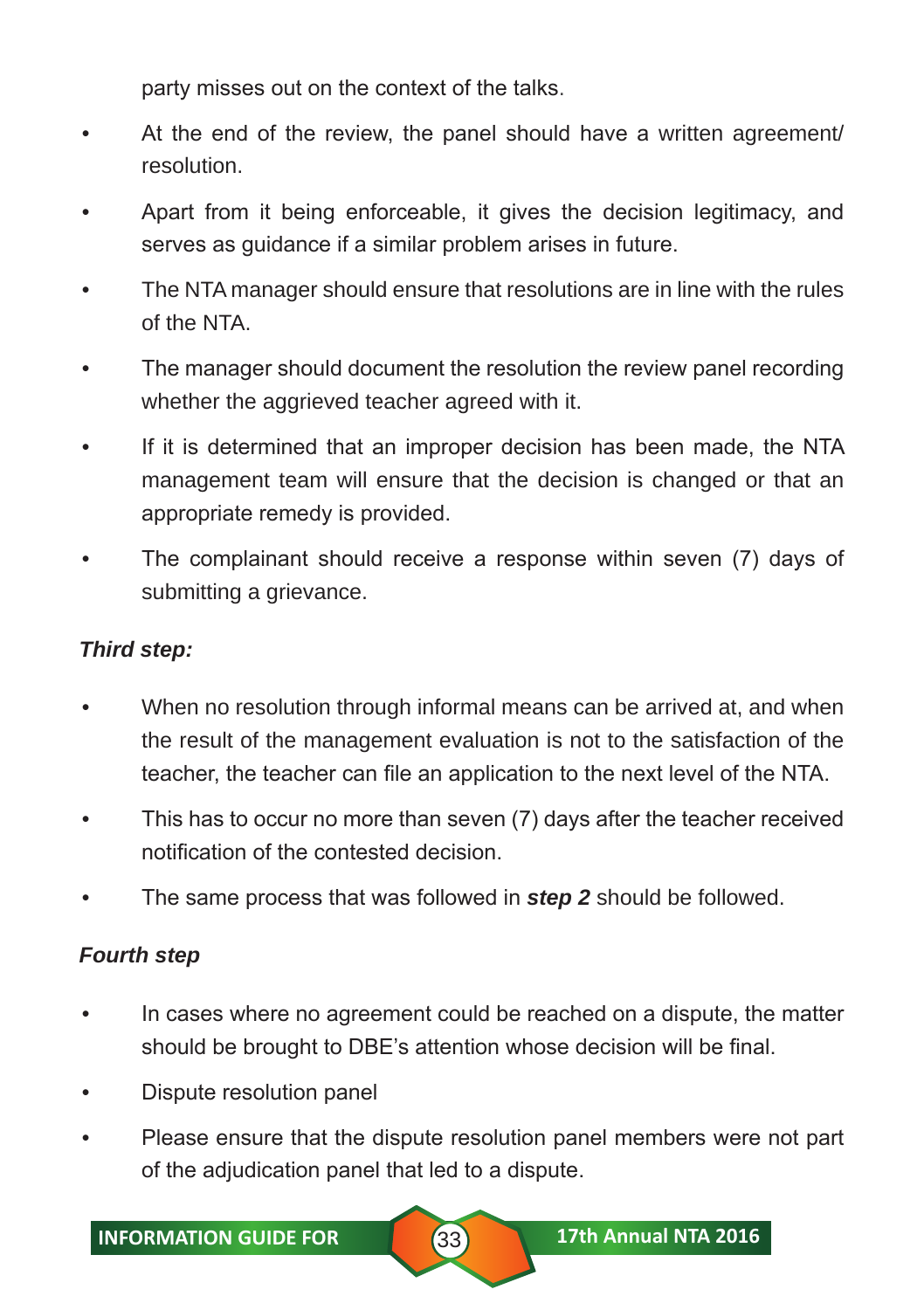When selecting these members, ensure that they are comparable to the adjudication panel members in terms of position, experience, etc.

#### *Fourth step*

• In cases where no agreement could be reached on a dispute, the matter should be brought to DBE's attention whose decision will be final.

#### **Dispute resolution panel**

- Please ensure that the dispute resolution panel members were not part of the adjudication panel that led to a dispute.
- When selecting these members, ensure that they are comparable to the adjudication panel members in terms of position, experience, etc.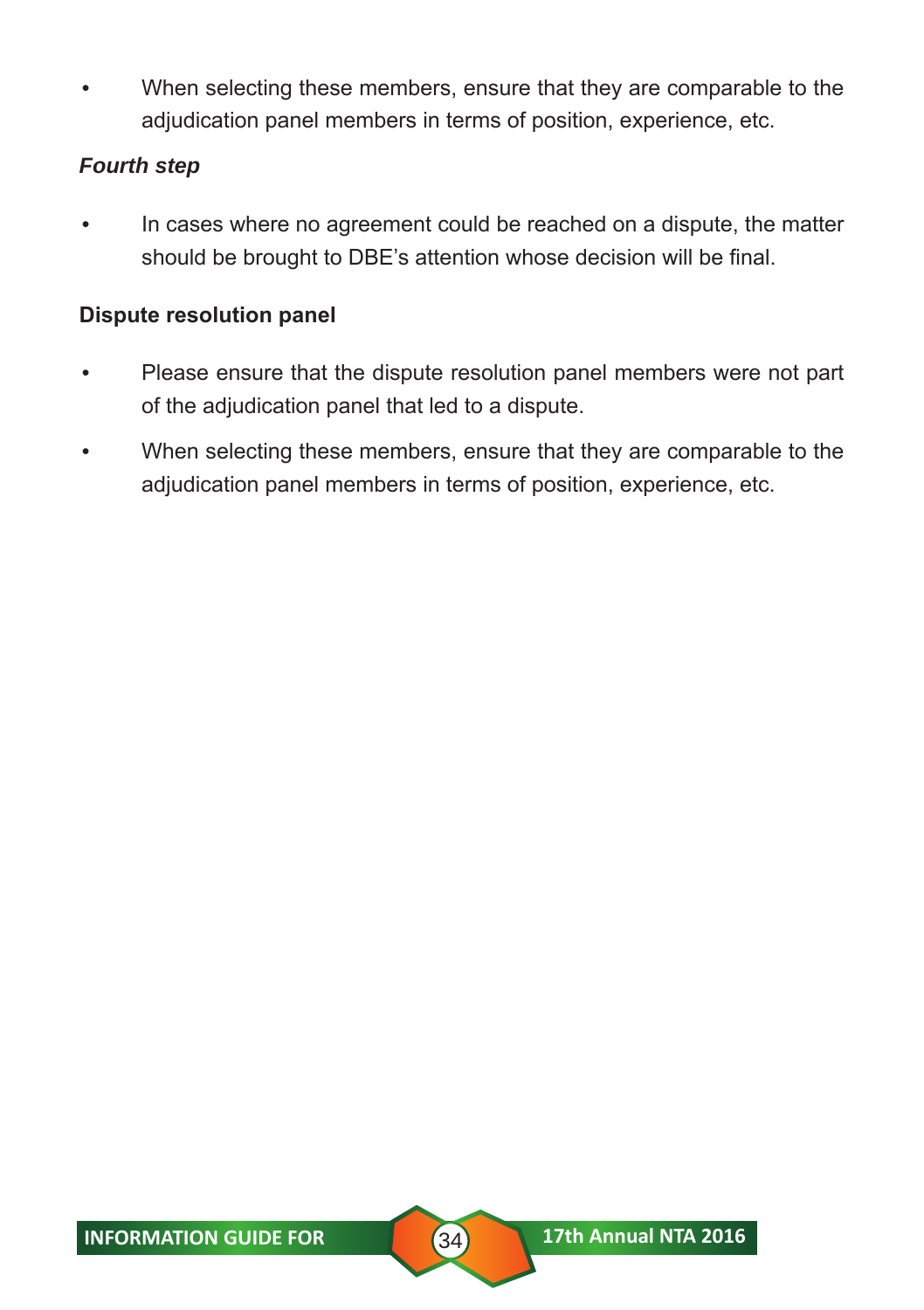INFORMATION GUIDE FOR **35** 17th Annual NTA 2016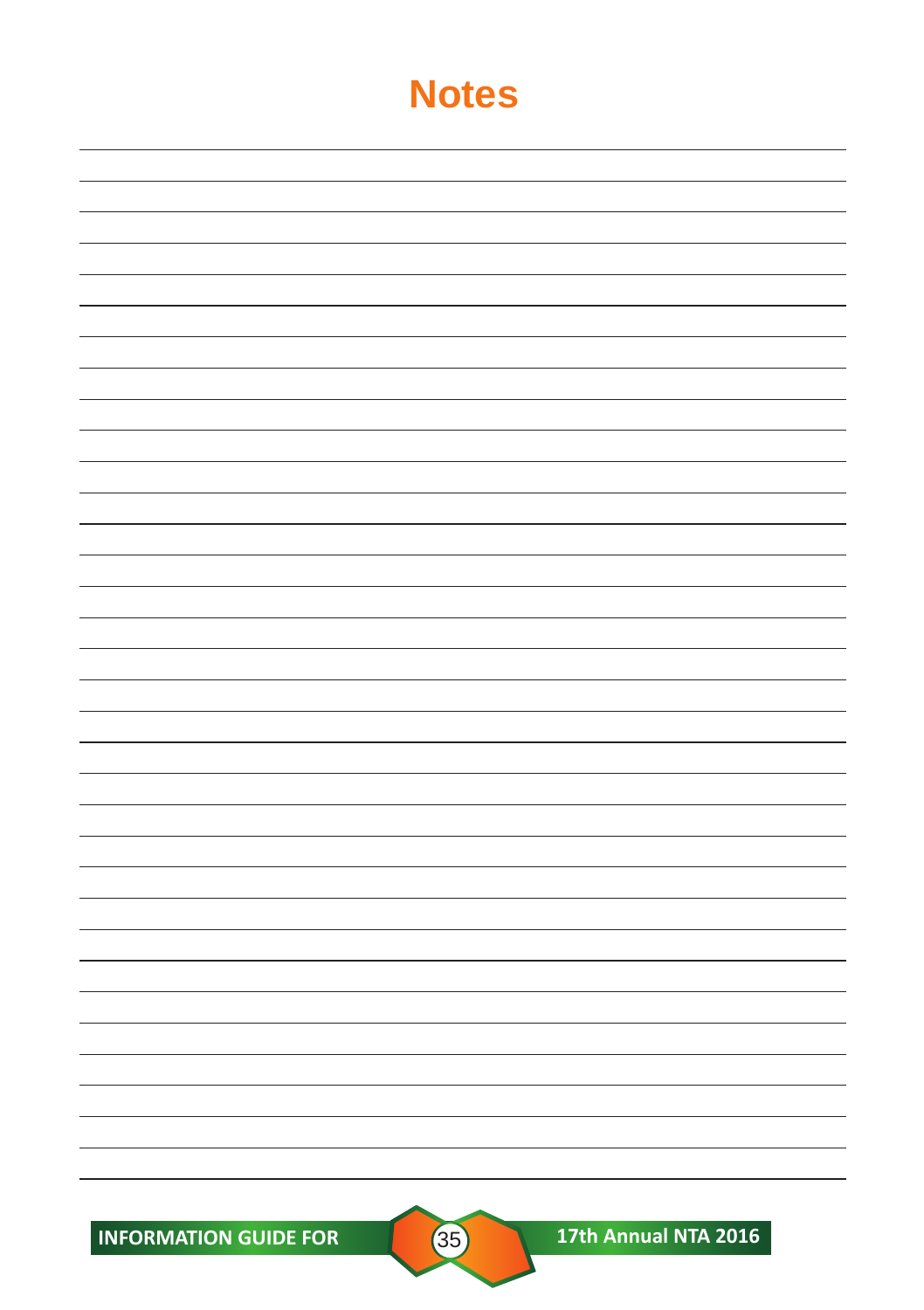**INFORMATION GUIDE FOR CONSUMING A 17th Annual NTA 2016**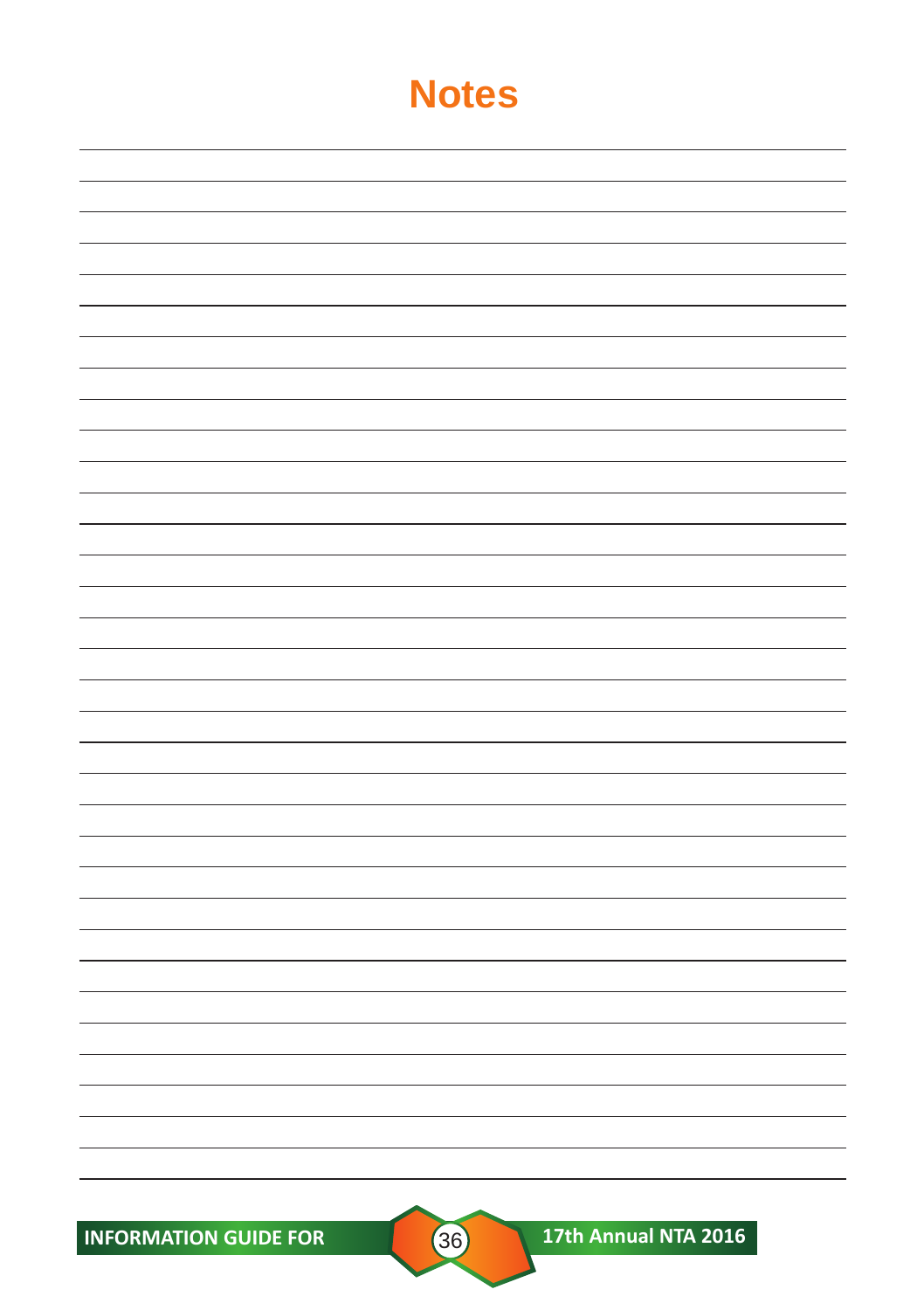**INFORMATION GUIDE FOR 37 17th Annual NTA 2016**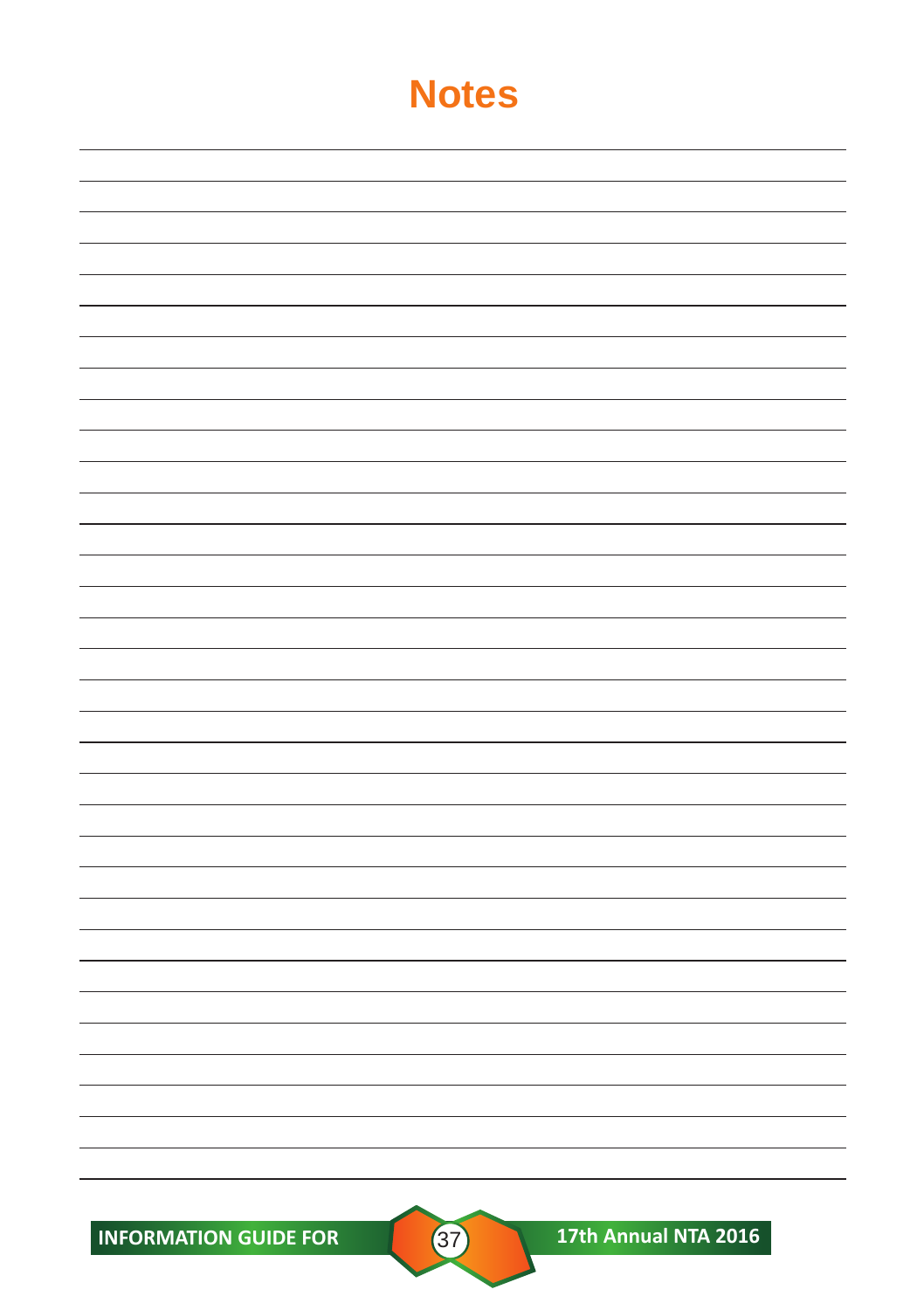**INFORMATION GUIDE FOR CONSUMING A 17th Annual NTA 2016**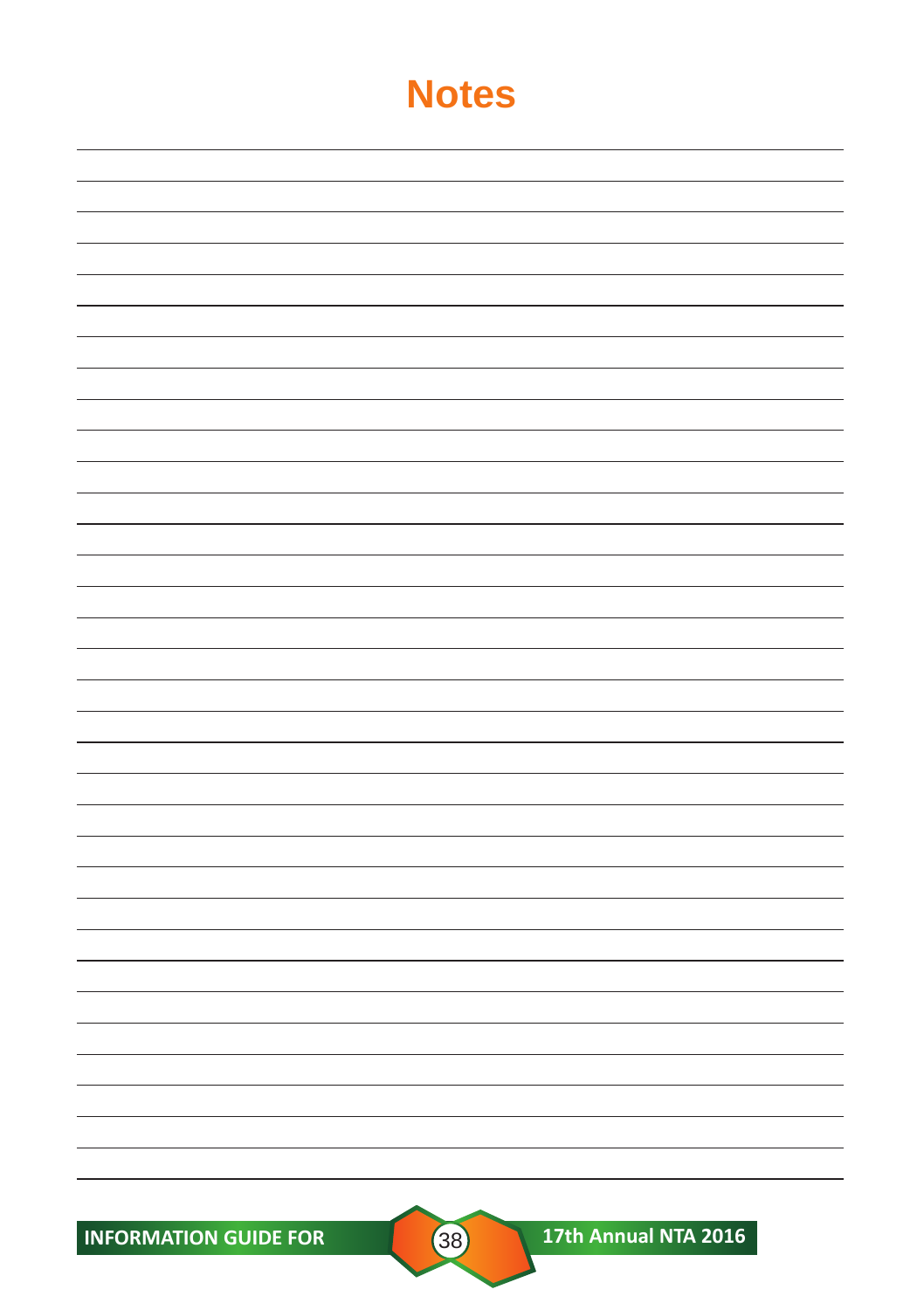**INFORMATION GUIDE FOR CONSUMING A 17th Annual NTA 2016**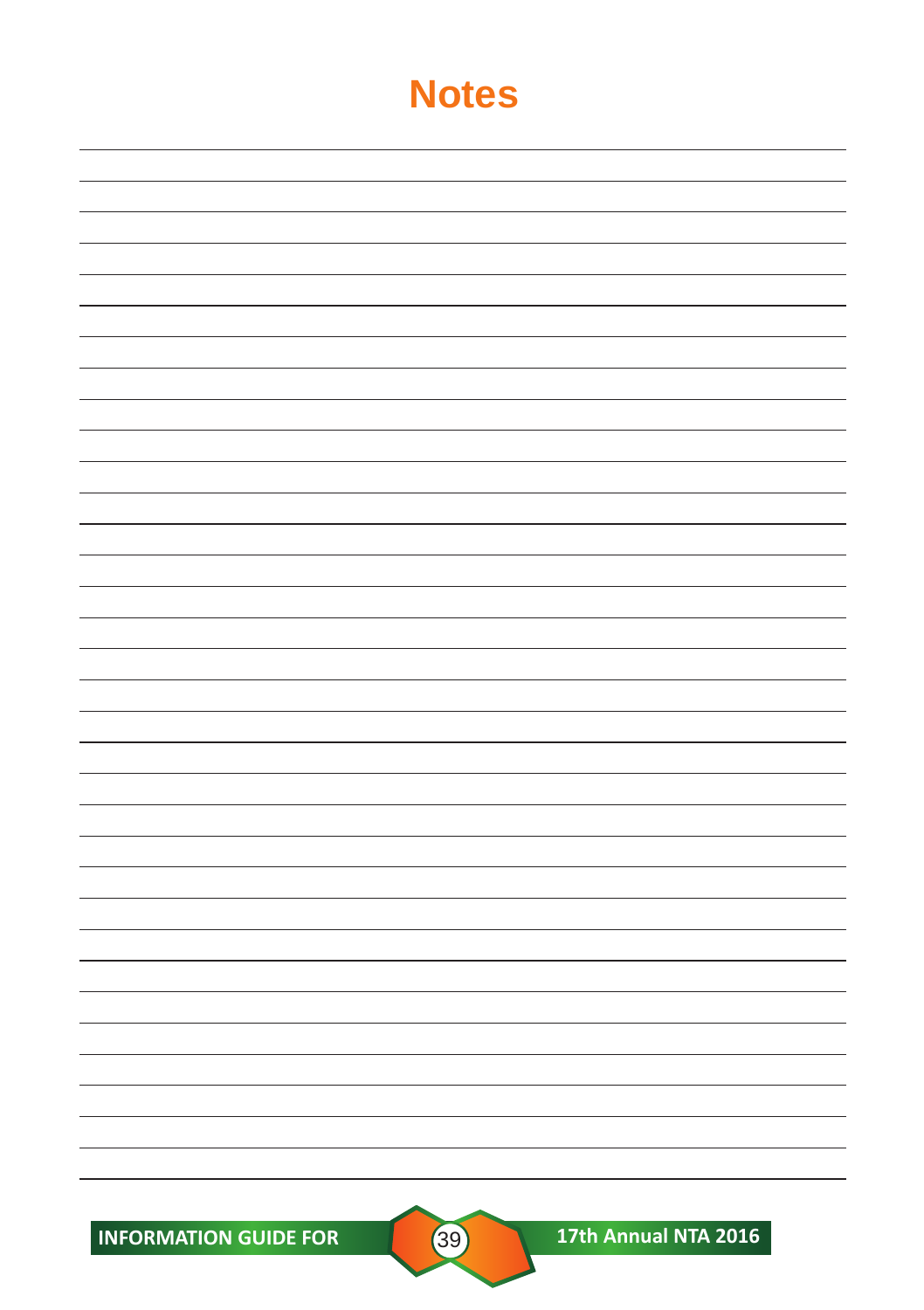**INFORMATION GUIDE FOR 40 17th Annual NTA 2016**